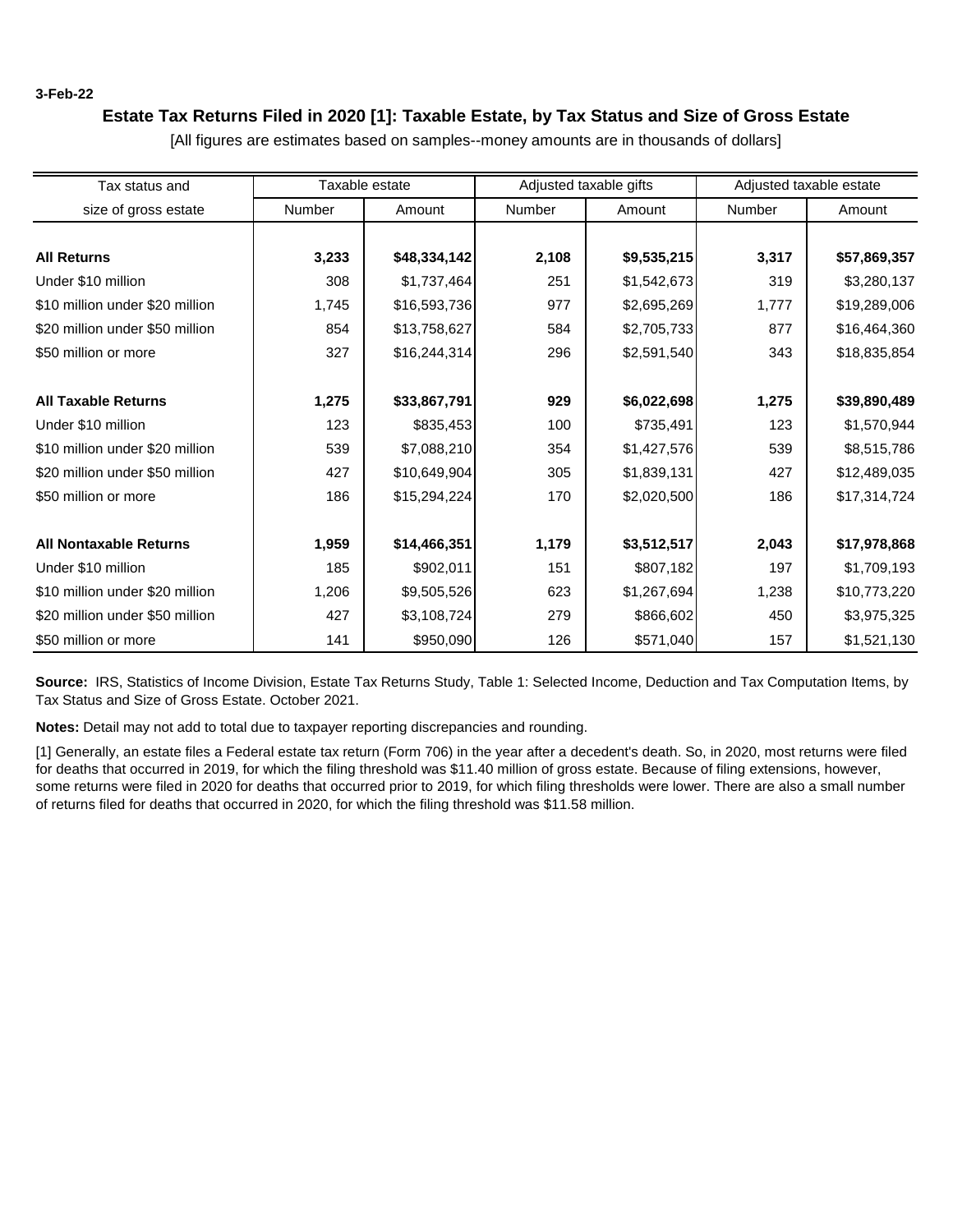**5-Mar-21**

# **Estate Tax Returns Filed in 2019 [1]: Taxable Estate, by Tax Status and Size of Gross Estate**

| Tax status and                  |        | Taxable estate | Adjusted taxable gifts |              | Adjusted taxable estate |              |
|---------------------------------|--------|----------------|------------------------|--------------|-------------------------|--------------|
| size of gross estate            | Number | Amount         | <b>Number</b>          | Amount       | Number                  | Amount       |
|                                 |        |                |                        |              |                         |              |
| <b>All Returns</b>              | 5,894  | \$69,524,035   | 3,689                  | \$15,936,451 | 6,063                   | \$85,460,486 |
| Under \$10 million              | 1,757  | \$8,810,756    | 979                    | \$3,324,960  | 1,813                   | \$12,135,716 |
| \$10 million under \$20 million | 2,509  | \$23,526,395   | 1,440                  | \$3,814,877  | 2,564                   | \$27,341,272 |
| \$20 million under \$50 million | 1,189  | \$18,316,151   | 873                    | \$3,723,218  | 1,221                   | \$22,039,369 |
| \$50 million or more            | 439    | \$18,870,733   | 397                    | \$5,073,396  | 465                     | \$23,944,129 |
| <b>All Taxable Returns</b>      | 2,569  | \$50,139,662   | 1,812                  | \$9,648,810  | 2,570                   | \$59,788,472 |
| Under \$10 million              | 648    | \$4,085,964    | 391                    | \$1,501,941  | 648                     | \$5,587,905  |
| \$10 million under \$20 million | 1,019  | \$13,229,471   | 684                    | \$2,403,682  | 1,020                   | \$15,633,153 |
| \$20 million under \$50 million | 636    | \$14,919,647   | 499                    | \$2,654,952  | 636                     | \$17,574,599 |
| \$50 million or more            | 265    | \$17,904,580   | 237                    | \$3,088,235  | 265                     | \$20,992,816 |
| <b>All Nontaxable Returns</b>   | 3,325  | \$19,384,373   | 1,877                  | \$6,287,641  | 3,493                   | \$25,672,014 |
| Under \$10 million              | 1,109  | \$4,724,792    | 588                    | \$1,823,019  | 1,165                   | \$6,547,811  |
| \$10 million under \$20 million | 1,490  | \$10,296,924   | 755                    | \$1,411,195  | 1,544                   | \$11,708,120 |
| \$20 million under \$50 million | 553    | \$3,396,504    | 374                    | \$1,068,266  | 585                     | \$4,464,770  |
| \$50 million or more            | 174    | \$966,153      | 160                    | \$1,985,160  | 200                     | \$2,951,313  |

[All figures are estimates based on samples--money amounts are in thousands of dollars]

**Source:** IRS, Statistics of Income Division, Estate Tax Returns Study, Table 1: Selected Income, Deduction and Tax Computation Items, by Tax Status and Size of Gross Estate. March 2021.

**Notes:** Detail may not add to total due to taxpayer reporting discrepancies and rounding.

[1] Generally, an estate files a Federal estate tax return (Form 706) in the year after a decedent's death. So, in 2019, most returns were filed for deaths that occurred in 2018, for which the filing threshold was \$11.18 million of gross estate. Because of filing extensions, however, some returns were filed in 2019 for deaths that occurred prior to 2018, for which filing thresholds were lower. There are also a small number of returns filed for deaths that occurred in 2019, for which the filing threshold was \$11.40 million.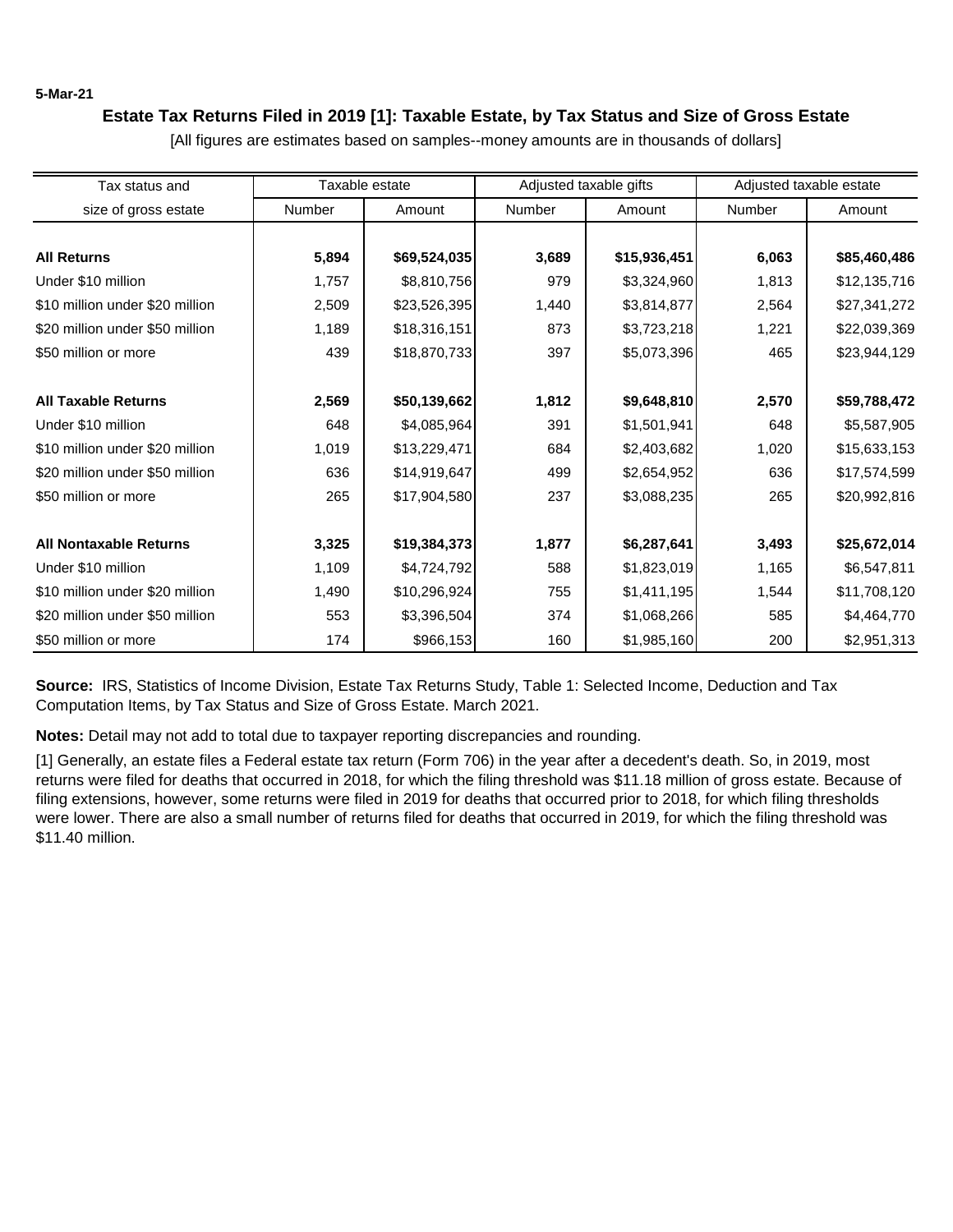### **30-Mar-20**

# **Estate Tax Returns Filed in 2018 [1]: Taxable Estate, by Tax Status and Size of Gross Estate**

Tax status and size of gross estate | Number | Amount | Number | Amount | Number | Amount **All Returns 12,455 \$100,372,659 6,706 \$18,961,360 12,774 \$119,334,019** Under \$5 million | 887 | \$2,374,331| 950 | \$3,662,455| 960 | \$6,036,786 \$5 million under \$10 million  $\begin{array}{|l} \hline \end{array}$  6,934 \$34,529,676  $\begin{array}{|l} \hline \end{array}$  2,888 \$4,851,663 7,060 \$39,381,339 \$10 million under \$20 million | 2,922 | \$22,654,027 | 1,557 | \$3,581,712 | 2,980 | \$26,235,739 \$20 million under \$50 million | 1,244 | \$18,074,040 890 | \$3,382,813 1,283 | \$21,456,852 \$50 million or more 468 | \$22,740,585 | 422 | \$3,482,717 | 491 | \$26,223,303 **All Taxable Returns 5,484 \$73,031,587 3,468 \$12,795,667 5,484 \$85,827,254** Under \$5 million | 483 | \$1,443,828| 479 | \$2,123,245| 483 | \$3,567,073 \$5 million under \$10 million | 2,554 | \$16,811,556 1,309 | \$3,040,792 2,554 | \$19,852,349 \$10 million under \$20 million | 1,413 | \$16,314,185 847 | \$2,393,620 1,413 | \$18,707,805 \$20 million under \$50 million | 722 | \$16,086,162 555 | \$2,531,158 722 | \$18,617,320 \$50 million or more 313 \$22,375,855 279 \$2,706,851 313 \$25,082,706 **All Nontaxable Returns 6,971 \$27,341,073 3,238 \$6,165,693 7,290 \$33,506,766** Under \$5 million | 404 | \$930,504| 471 | \$1,539,209| 477 | \$2,469,713 \$5 million under \$10 million | 4,381 | \$17,718,120 | 1,579 | \$1,810,871 4,506 | \$19,528,991 \$10 million under \$20 million | 1,509 | \$6,339,842 710 | \$1,188,092 1,567 | \$7,527,933 \$20 million under \$50 million | 522 | \$1,987,877 335 | \$851,655 561 | \$2,839,532 \$50 million or more 155 | \$364,730 143 | \$775,866 178 | \$1,140,597 Taxable estate **Adjusted taxable gifts** Adjusted taxable estate

[All figures are estimates based on samples--money amounts are in thousands of dollars]

**Source:** IRS, Statistics of Income Division, Estate Tax Returns Study, Table 1: Selected Income, Deduction and Tax Computation Items, by Tax Status and Size of Gross Estate. January 2020.

**Notes:** Detail may not add to total due to taxpayer reporting discrepancies and rounding.

[1] Generally, an estate files a Federal estate tax return (Form 706) in the year after a decedent's death. So, in 2018, most returns were filed for deaths that occurred in 2017, for which the filing threshold was \$5.49 million of gross estate. Because of filing extensions, however, some returns were filed in 2018 for deaths that occurred prior to 2017, for which filing thresholds were lower. There are also a small number of returns filed for deaths that occurred in 2018, for which the filing threshold was \$11.18 million.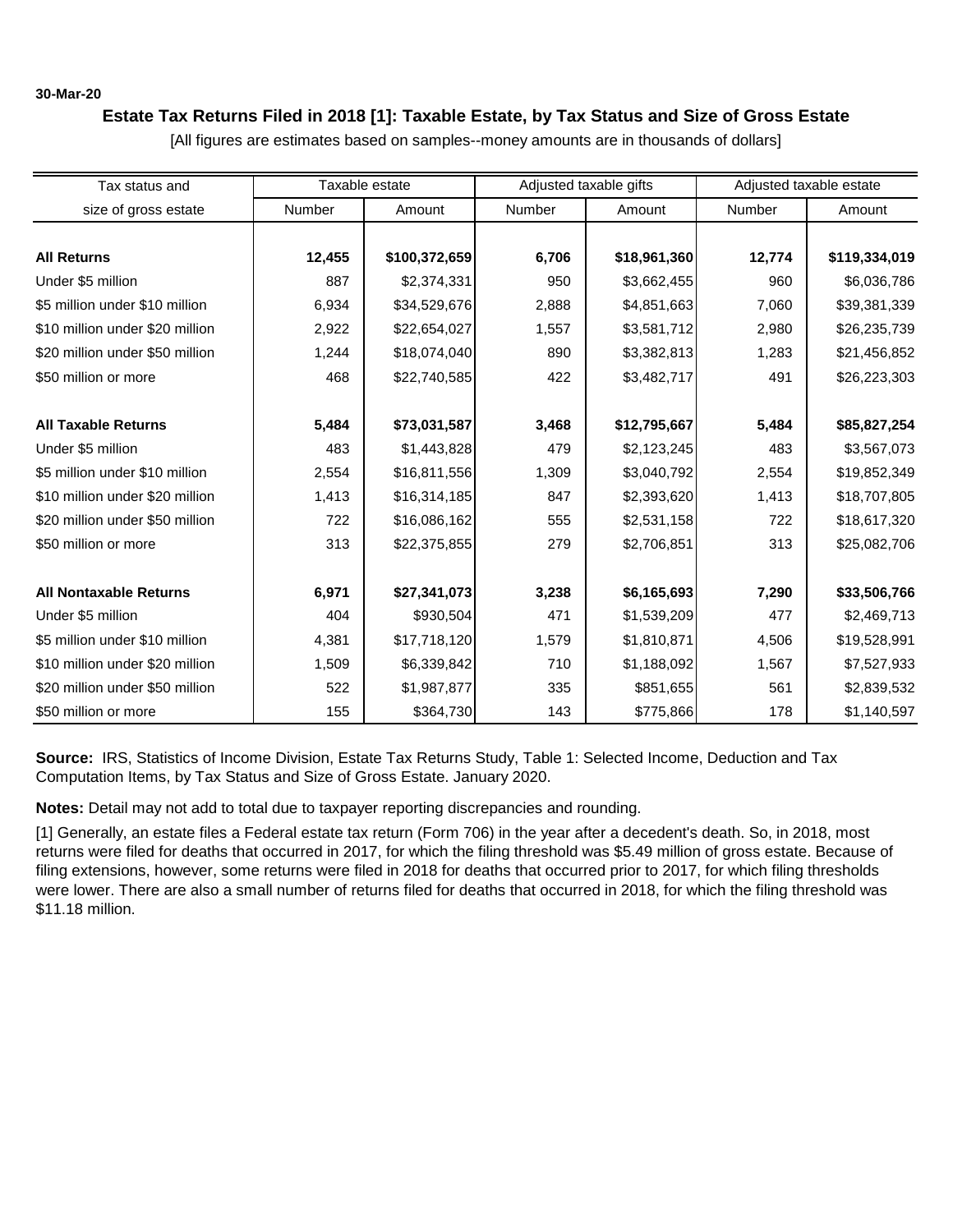### **15-Jul-19**

# **Estate Tax Returns Filed in 2017 [1]: Taxable Estate, by Tax Status and Size of Gross Estate**

[All figures are estimates based on samples--money amounts are in thousands of dollars]

| Tax status and                  |        | Taxable estate |        | Adjusted taxable gifts |               | Adjusted taxable estate |
|---------------------------------|--------|----------------|--------|------------------------|---------------|-------------------------|
| size of gross estate            | Number | Amount         | Number | Amount                 | <b>Number</b> | Amount                  |
|                                 |        |                |        |                        |               |                         |
| <b>All Returns</b>              | 11,783 | 94,158,412     | 6,502  | 20,155,024             | 12,063        | 114,313,436             |
| Under \$5 million               | 1,089  | 2,703,050      | 1,104  | 3,970,379              | 1,142         | 6,673,428               |
| \$5 million under \$10 million  | 6,746  | 32,964,038     | 2,818  | 4,677,013              | 6,885         | 37,641,050              |
| \$10 million under \$20 million | 2,543  | 19,865,877     | 1,453  | 3,767,800              | 2,587         | 23,633,676              |
| \$20 million under \$50 million | 1,001  | 14,411,908     | 752    | 3,496,441              | 1,034         | 17,908,349              |
| \$50 million or more            | 403    | 24,213,540     | 375    | 4,243,392              | 416           | 28,456,932              |
|                                 |        |                |        |                        |               |                         |
| <b>All Taxable Returns</b>      | 5,185  | 69,455,847     | 3,375  | 14,114,673             | 5,185         | 83,570,520              |
| Under \$5 million               | 543    | 1,556,440      | 531    | 2,186,533              | 543           | 3,742,972               |
| \$5 million under \$10 million  | 2,399  | 15,561,388     | 1,234  | 2,969,313              | 2,399         | 18,530,701              |
| \$10 million under \$20 million | 1,376  | 15,370,531     | 891    | 2,749,703              | 1,376         | 18,120,235              |
| \$20 million under \$50 million | 590    | 13,087,125     | 465    | 2,615,361              | 590           | 15,702,486              |
| \$50 million or more            | 277    | 23,880,363     | 255    | 3,593,763              | 277           | 27,474,126              |
|                                 |        |                |        |                        |               |                         |
| <b>All Nontaxable Returns</b>   | 6,598  | 24,702,565     | 3,126  | 6,040,351              | 6,878         | 30,742,916              |
| Under \$5 million               | 546    | 1,146,610      | 573    | 1,783,846              | 599           | 2,930,456               |
| \$5 million under \$10 million  | 4,348  | 17,402,649     | 1,584  | 1,707,700              | 4,486         | 19,110,349              |
| \$10 million under \$20 million | 1,167  | 4,495,345      | 563    | 1,018,096              | 1,211         | 5,513,442               |
| \$20 million under \$50 million | 412    | 1,324,784      | 286    | 881,080                | 444           | 2,205,863               |
| \$50 million or more            | 125    | 333,176        | 120    | 649,630                | 138           | 982,806                 |

[1] Generally, an estate files a Federal estate tax return (Form 706) in the year after a decedent's death. So, in 2017, most returns were filed for deaths that occurred in 2016, for which the filing threshold was \$5.45 million of gross estate. Because of filing extensions, however, some returns were filed in 2017 for deaths that occurred prior to 2016, for which filing thresholds were lower. There are also a small number of returns filed for deaths that occurred in 2017.

'NOTE: Detail may not add to total due to taxpayer reporting discrepancies and rounding.

Source: IRS, Statistics of Income Division, Estate Tax Returns Study, October 2018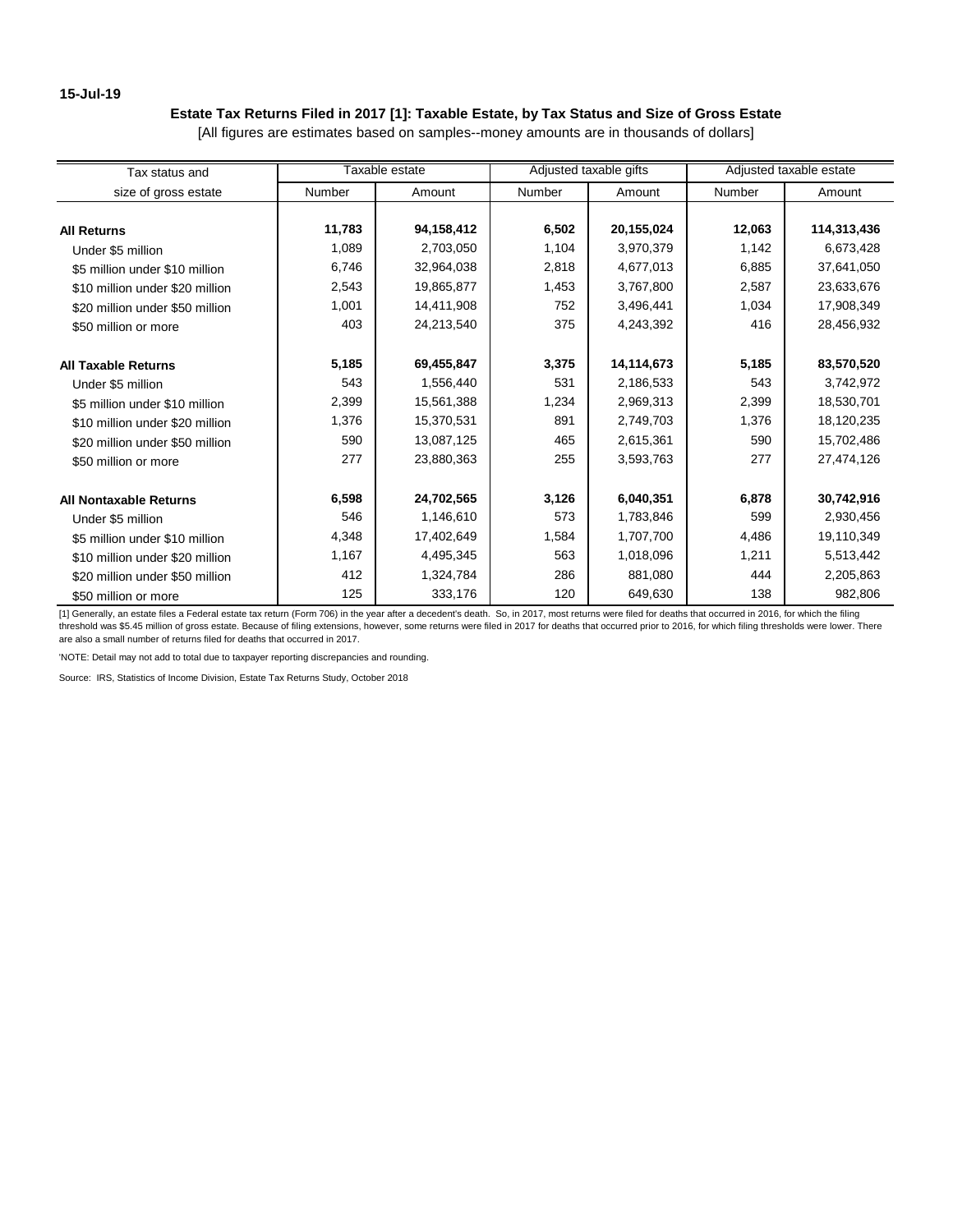### **15-Jul-19**

# **Estate Tax Returns Filed in 2016 [1]: Taxable Estate, by Tax Status and Size of Gross Estate**

[All figures are estimates based on samples--money amounts are in thousands of dollars]

| Tax status and                  |        | Taxable estate |        | Adjusted taxable gifts |               | Adjusted taxable estate |
|---------------------------------|--------|----------------|--------|------------------------|---------------|-------------------------|
| size of gross estate            | Number | Amount         | Number | Amount                 | <b>Number</b> | Amount                  |
|                                 |        |                |        |                        |               |                         |
| <b>All Returns</b>              | 11,551 | 87,778,175     | 6,482  | 19,452,339             | 11,778        | 107,230,514             |
| Under \$5 million               | 1,157  | 2,911,347      | 1,145  | 4,352,103              | 1,213         | 7,263,450               |
| \$5 million under \$10 million  | 6,492  | 31,303,511     | 2,790  | 4,764,998              | 6,583         | 36,068,509              |
| \$10 million under \$20 million | 2,476  | 19,204,211     | 1,431  | 3,617,492              | 2,517         | 22,821,703              |
| \$20 million under \$50 million | 1,014  | 14,576,658     | 739    | 3,234,091              | 1,039         | 17,810,749              |
| \$50 million or more            | 413    | 19,782,448     | 378    | 3,483,655              | 427           | 23,266,104              |
|                                 |        |                |        |                        |               |                         |
| <b>All Taxable Returns</b>      | 5,219  | 65,029,659     | 3,440  | 13,537,230             | 5,219         | 78,566,889              |
| Under \$5 million               | 611    | 1,748,506      | 585    | 2,566,366              | 611           | 4,314,872               |
| \$5 million under \$10 million  | 2,402  | 15,578,975     | 1,292  | 3,037,381              | 2,402         | 18,616,356              |
| \$10 million under \$20 million | 1,293  | 14,874,954     | 812    | 2,503,626              | 1,293         | 17,378,580              |
| \$20 million under \$50 million | 611    | 13,323,944     | 477    | 2,473,168              | 611           | 15,797,112              |
| \$50 million or more            | 300    | 19,503,280     | 273    | 2,956,689              | 300           | 22,459,969              |
|                                 |        |                |        |                        |               |                         |
| <b>All Nontaxable Returns</b>   | 6,333  | 22,748,516     | 3,043  | 5,915,109              | 6,559         | 28,663,626              |
| Under \$5 million               | 545    | 1,162,842      | 560    | 1,785,736              | 601           | 2,948,578               |
| \$5 million under \$10 million  | 4,090  | 15,724,536     | 1,498  | 1,727,618              | 4,181         | 17,452,153              |
| \$10 million under \$20 million | 1,183  | 4,329,256      | 619    | 1,113,866              | 1,224         | 5,443,122               |
| \$20 million under \$50 million | 402    | 1,252,714      | 262    | 760,923                | 427           | 2,013,637               |
| \$50 million or more            | 112    | 279,169        | 104    | 526,966                | 126           | 806,135                 |

[1] Generally, an estate files a Federal estate tax return (Form 706) in the year after a decedent's death. So, in 2016, most returns were filed for deaths that occurred in 2015, for which the filing threshold was \$5.43 million of gross estate. Because of filing extensions, however, some returns were filed in 2016 for deaths that occurred prior to 2015, for which filing thresholds were lower. There are also a small number of returns filed for deaths that occurred in 2016.

'NOTE: Detail may not add to total due to taxpayer reporting discrepancies and rounding.

Source: IRS, Statistics of Income Division, Estate Tax Returns Study, October 2017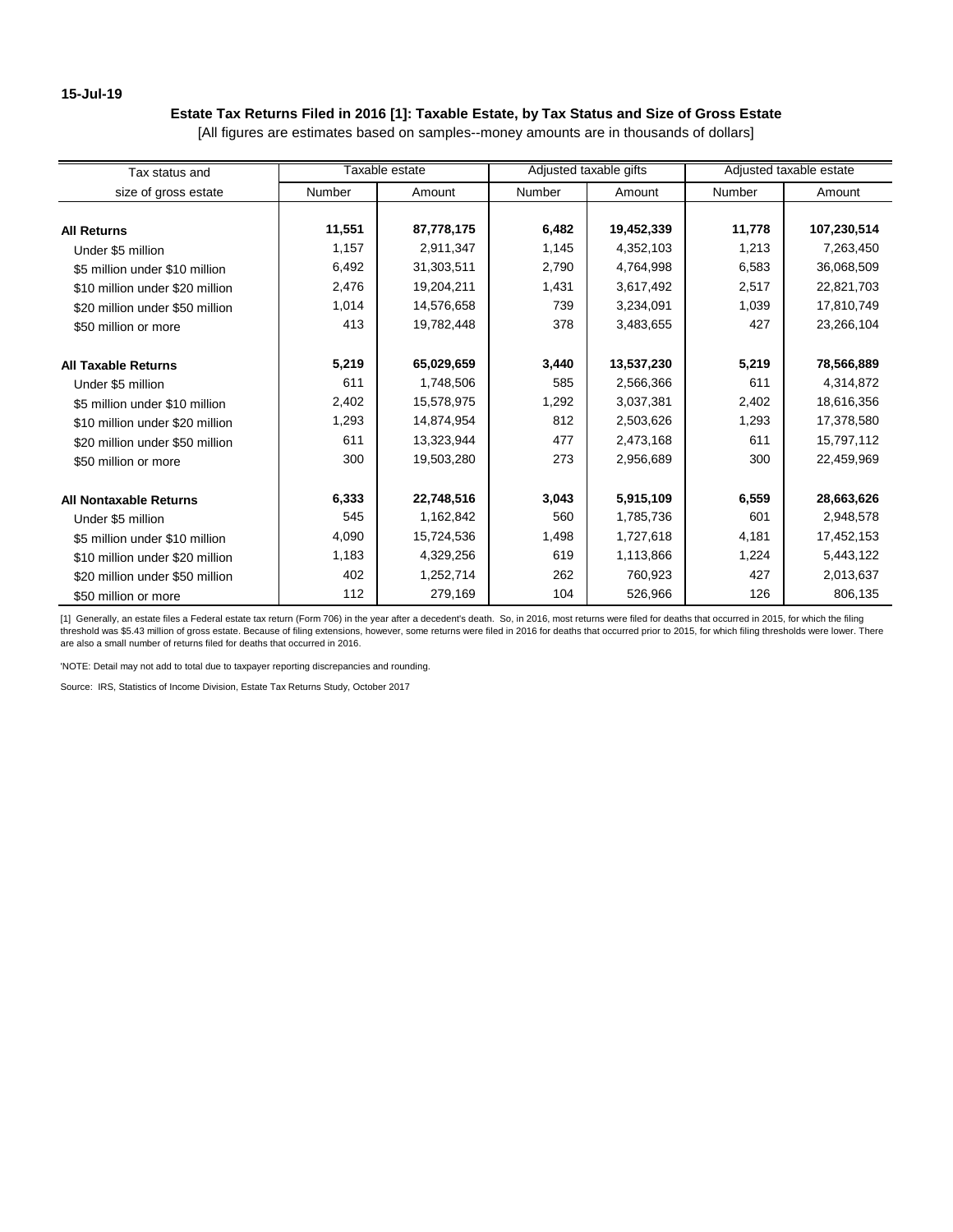### **22-Dec-16**

# **Estate Tax Returns Filed in 2015 [1]: Taxable Estate, by Tax Status and Size of Gross Estate**

[All figures are estimates based on samples--money amounts are in thousands of dollars]

| Tax status and                                                                                                                                                                                                                  |        | Taxable estate |               | Adjusted taxable gifts |        | Adjusted taxable estate |
|---------------------------------------------------------------------------------------------------------------------------------------------------------------------------------------------------------------------------------|--------|----------------|---------------|------------------------|--------|-------------------------|
| size of gross estate                                                                                                                                                                                                            | Number | Amount         | <b>Number</b> | Amount                 | Number | Amount                  |
|                                                                                                                                                                                                                                 |        |                |               |                        |        |                         |
| <b>All Returns</b>                                                                                                                                                                                                              | 11,085 | 81,172,917     | 6,145         | 18,763,387             | 11,312 | 99,936,304              |
| Under \$5 million                                                                                                                                                                                                               | 1,327  | 3,238,630      | 1,295         | 4,807,096              | 1,382  | 8,045,727               |
| \$5 million under \$10 million                                                                                                                                                                                                  | 6,305  | 29,567,024     | 2,559         | 4,237,862              | 6,394  | 33,804,886              |
| \$10 million under \$20 million                                                                                                                                                                                                 | 2,170  | 16,348,715     | 1,243         | 3,389,985              | 2,220  | 19,738,700              |
| \$20 million under \$50 million                                                                                                                                                                                                 | 903    | 12.744.927     | 698           | 3,003,699              | 928    | 15,748,626              |
| \$50 million or more                                                                                                                                                                                                            | 379    | 19,273,621     | 349           | 3,324,745              | 389    | 22,598,366              |
|                                                                                                                                                                                                                                 |        |                |               |                        |        |                         |
| <b>All Taxable Returns</b>                                                                                                                                                                                                      | 4,917  | 60,117,378     | 3,322         | 13,212,165             | 4,918  | 73,329,543              |
| Under \$5 million                                                                                                                                                                                                               | 665    | 1,886,963      | 646           | 2,778,549              | 665    | 4,665,512               |
| \$5 million under \$10 million                                                                                                                                                                                                  | 2,298  | 14,767,477     | 1,245         | 2,786,841              | 2,298  | 17,554,317              |
| \$10 million under \$20 million                                                                                                                                                                                                 | 1,149  | 12,762,371     | 740           | 2,449,492              | 1,150  | 15,211,863              |
| \$20 million under \$50 million                                                                                                                                                                                                 | 540    | 11,671,198     | 443           | 2,235,354              | 540    | 13,906,552              |
| \$50 million or more                                                                                                                                                                                                            | 266    | 19,029,370     | 249           | 2,961,929              | 266    | 21,991,300              |
|                                                                                                                                                                                                                                 |        |                |               |                        |        |                         |
| <b>All Nontaxable Returns</b>                                                                                                                                                                                                   | 6,168  | 21,055,539     | 2,823         | 5,551,222              | 6,394  | 26,606,761              |
| Under \$5 million                                                                                                                                                                                                               | 662    | 1,351,667      | 650           | 2,028,547              | 717    | 3,380,215               |
| \$5 million under \$10 million                                                                                                                                                                                                  | 4,007  | 14,799,547     | 1,315         | 1,451,021              | 4,096  | 16,250,568              |
| \$10 million under \$20 million                                                                                                                                                                                                 | 1,021  | 3,586,345      | 503           | 940,493                | 1,070  | 4,526,837               |
| \$20 million under \$50 million                                                                                                                                                                                                 | 363    | 1,073,729      | 255           | 768,346                | 388    | 1,842,074               |
| \$50 million or more<br>[1] Generally, an estate files a Federal estate tax return (Form 706) in the year after a decedent's death. So, in 2015, most returns were filed for deaths that occurred in 2014, for which the filing | 113    | 244,251        | 100           | 362,815                | 123    | 607,066                 |

threshold was

\$5.34 million of gross estate. Because of filing extensions, however, some returns were filed in 2015 for deaths that occurred prior to 2014, for which filing thresholds were lower. There are also a small number of

'NOTE: Detail may not add to total due to taxpayer reporting discrepancies and rounding.

Source: IRS, Statistics of Income Division, Estate Tax Returns Study, October 2016.

\*Revised November 2016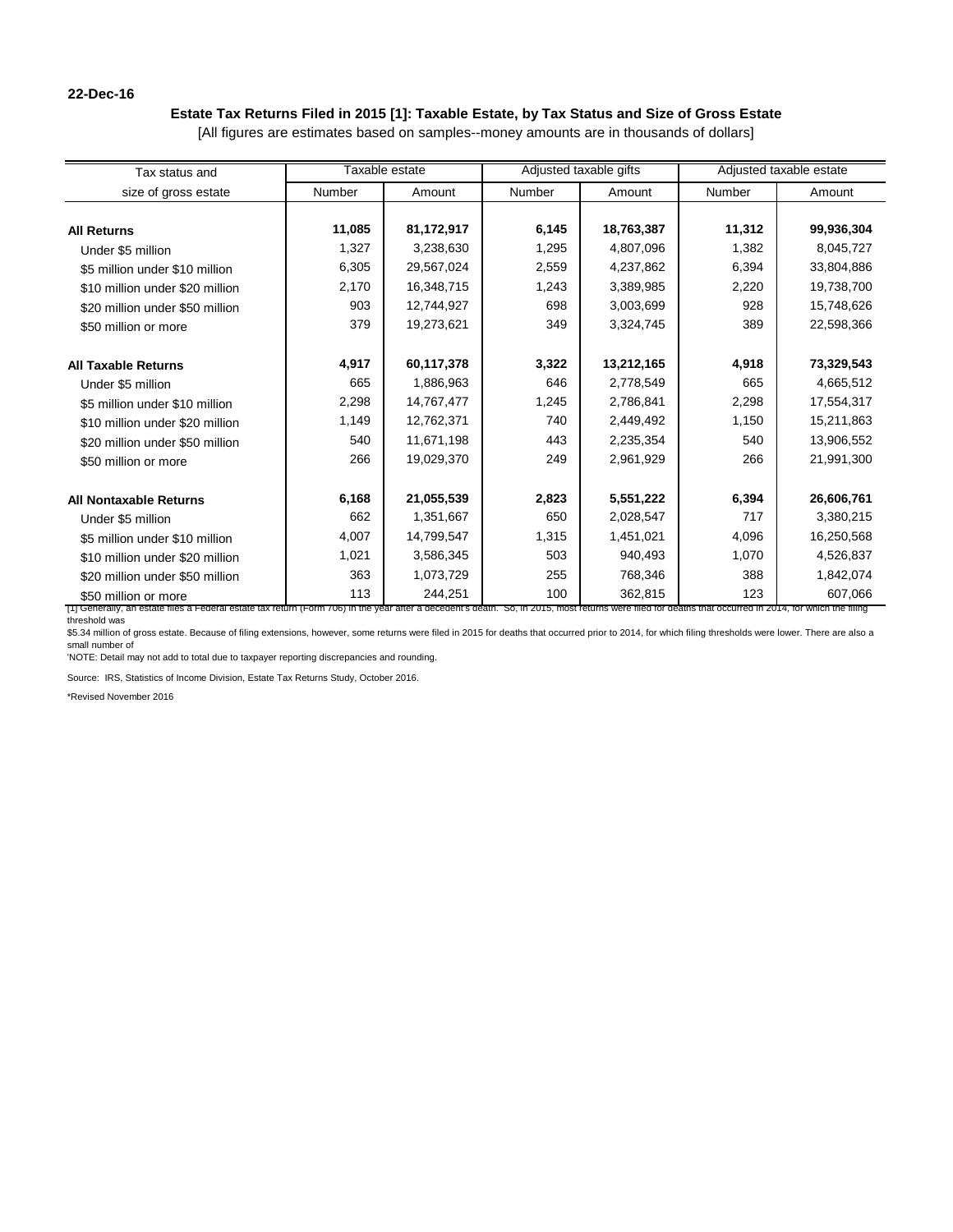### **15-Feb-16**

# **Estate Tax Returns Filed in 2014 [1]: Taxable Estate, by Tax Status and Size of Gross Estate**

[All figures are estimates based on samples--money amounts are in thousands of dollars]

| Tax status and                  |               | Taxable estate |               | Adjusted taxable gifts |        | Adjusted taxable estate |  |
|---------------------------------|---------------|----------------|---------------|------------------------|--------|-------------------------|--|
| size of gross estate            | <b>Number</b> | Amount         | <b>Number</b> | Amount                 | Number | Amount                  |  |
|                                 |               |                |               |                        |        |                         |  |
| <b>All Returns</b>              | 11,192        | 80,099,312     | 6,357         | 20,237,763             | 11,396 | 100,337,075             |  |
| Under \$5 million               | 1,563         | 3,806,653      | 1,478         | 5,207,187              | 1,615  | 9,013,840               |  |
| \$5 million under \$10 million  | 6,238         | 29,193,346     | 2,615         | 4,385,384              | 6,316  | 33,578,730              |  |
| \$10 million under \$20 million | 2,174         | 16,187,645     | 1,276         | 3,540,296              | 2,209  | 19,727,941              |  |
| \$20 million under \$50 million | 891           | 12,770,995     | 700           | 3,295,484              | 918    | 16,066,479              |  |
| \$50 million or more            | 326           | 18,140,673     | 288           | 3,809,412              | 336    | 21,950,085              |  |
| <b>All Taxable Returns</b>      | 5,158         | 59,957,993     | 3,456         | 14,643,547             | 5,158  | 74,601,539              |  |
| Under \$5 million               | 796           | 2,222,292      | 755           | 3,045,107              | 796    | 5,267,398               |  |
| \$5 million under \$10 million  | 2,429         | 15,452,363     | 1,307         | 2,922,619              | 2,429  | 18,374,982              |  |
| \$10 million under \$20 million | 1,132         | 12,554,079     | 725           | 2,570,764              | 1,132  | 15,124,843              |  |
| \$20 million under \$50 million | 578           | 11,902,175     | 466           | 2,663,949              | 578    | 14,566,123              |  |
| \$50 million or more            | 223           | 17,827,084     | 204           | 3,441,108              | 223    | 21,268,192              |  |
| <b>All Nontaxable Returns</b>   | 6,035         | 20,141,319     | 2,901         | 5,594,217              | 6,238  | 25,735,536              |  |
| Under \$5 million               | 766           | 1,584,362      | 723           | 2,162,080              | 819    | 3,746,442               |  |
| \$5 million under \$10 million  | 3,809         | 13,740,983     | 1,307         | 1,462,765              | 3,887  | 15,203,748              |  |
| \$10 million under \$20 million | 1,042         | 3,633,566      | 552           | 969,532                | 1,077  | 4,603,098               |  |
| \$20 million under \$50 million | 314           | 868,820        | 234           | 631,535                | 341    | 1,500,356               |  |
| \$50 million or more            | 103           | 313,588        | 84            | 368,305                | 114    | 681,893                 |  |

Note: Detail may not add to total due to rounding.

[1] Generally, an estate files a Federal estate tax return (Form 706) in the year after a decedent's death. So, in 2013, most returns were filed for deaths that occurred in 2012, for which the filing threshold was \$5.12 million. Because of filing extensions, however, some returns were filed in 2013 for deaths that occurred prior to 2012, for which filing thresholds were lower.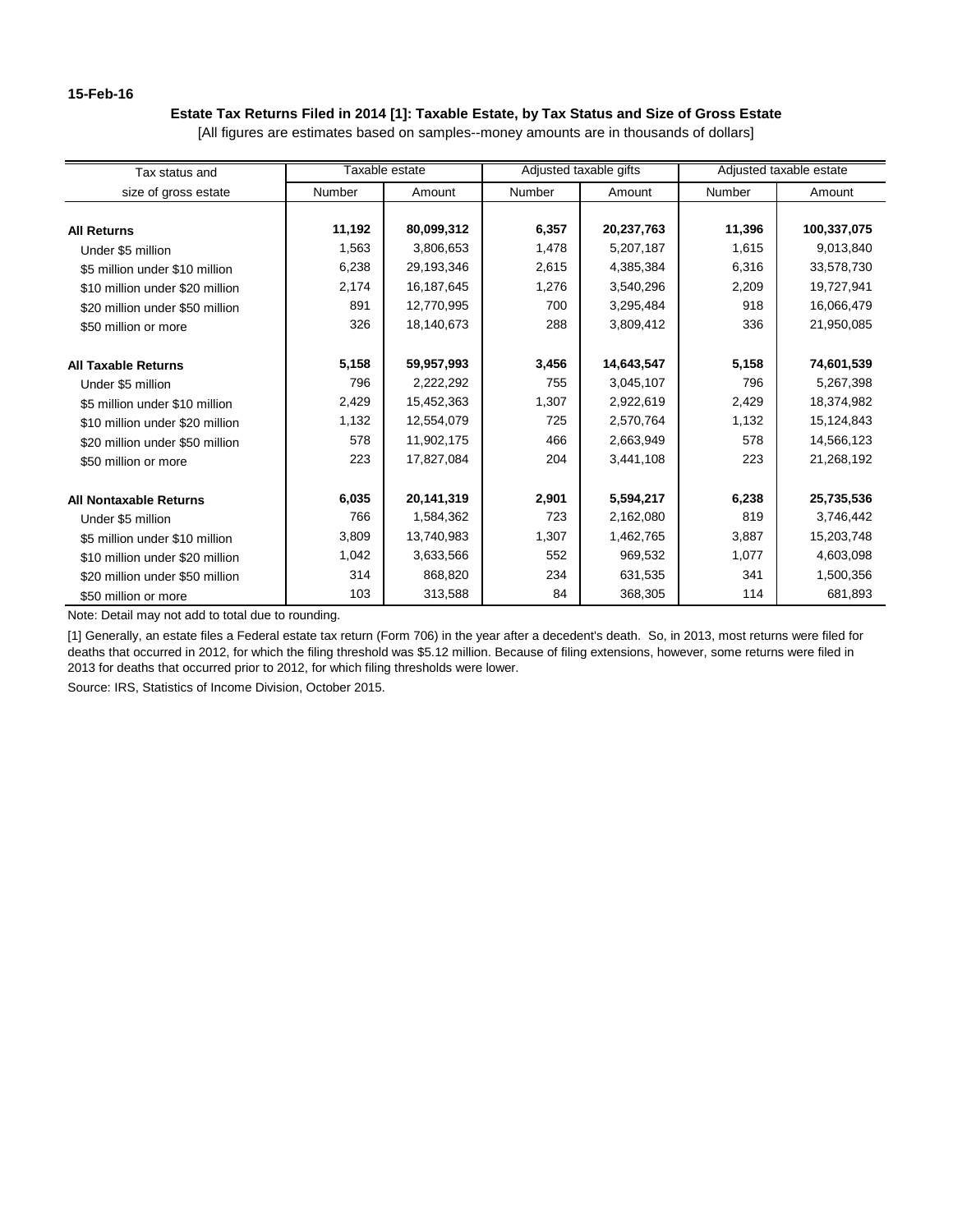### **20-Jan-15**

# **Estate Tax Returns Filed in 2013 [1]: Taxable Estate, by Tax Status and Size of Gross Estate**

[All figures are estimates based on samples--money amounts are in thousands of dollars]

| Tax status and                  |               | Taxable estate |        | Adjusted taxable gifts |        | Adjusted taxable estate |  |
|---------------------------------|---------------|----------------|--------|------------------------|--------|-------------------------|--|
| size of gross estate            | <b>Number</b> | Amount         | Number | Amount                 | Number | Amount                  |  |
|                                 |               |                |        |                        |        |                         |  |
| <b>All Returns</b>              | 10,131        | 72,363,695     | 5,334  | 13,395,550             | 10,246 | 85,759,245              |  |
| Under \$5 million               | 1,016         | 2,806,632      | 837    | 2,154,137              | 1,040  | 4,960,770               |  |
| \$5 million under \$10 million  | 5,943         | 27,716,676     | 2,474  | 3,006,834              | 5,984  | 30,723,510              |  |
| \$10 million under \$20 million | 2,067         | 16,267,966     | 1,153  | 2,587,891              | 2,092  | 18,855,857              |  |
| \$20 million under \$50 million | 823           | 12,383,580     | 621    | 2,307,383              | 836    | 14,690,964              |  |
| \$50 million or more            | 283           | 13,188,841     | 249    | 3,339,304              | 294    | 16,528,145              |  |
| <b>All Taxable Returns</b>      | 4,687         | 53,620,084     | 2,993  | 10,182,338             | 4,687  | 63,802,422              |  |
| Under \$5 million               | 427           | 1,291,573      | 369    | 1,257,459              | 427    | 2,549,032               |  |
| \$5 million under \$10 million  | 2,401         | 15,151,862     | 1,304  | 1,993,744              | 2,401  | 17,145,606              |  |
| \$10 million under \$20 million | 1,161         | 13,000,080     | 736    | 2,032,150              | 1,161  | 15,032,230              |  |
| \$20 million under \$50 million | 508           | 11,320,973     | 417    | 1,862,628              | 508    | 13,183,601              |  |
| \$50 million or more            | 190           | 12,855,596     | 168    | 3,036,357              | 190    | 15,891,953              |  |
| <b>All Nontaxable Returns</b>   | 5,445         | 18,743,611     | 2,342  | 3,213,212              | 5,560  | 21,956,823              |  |
| Under \$5 million               | 589           | 1,515,059      | 468    | 896,678                | 613    | 2,411,737               |  |
| \$5 million under \$10 million  | 3,542         | 12,564,814     | 1,171  | 1,013,091              | 3,583  | 13,577,905              |  |
| \$10 million under \$20 million | 906           | 3,267,886      | 417    | 555,741                | 931    | 3,823,627               |  |
| \$20 million under \$50 million | 315           | 1,062,607      | 205    | 444,756                | 328    | 1,507,362               |  |
| \$50 million or more            | 93            | 333,244        | 81     | 302,948                | 104    | 636,192                 |  |

Note: Detail may not add to total due to rounding.

[1] Generally, an estate files a Federal estate tax return (Form 706) in the year after a decedent's death. So, in 2013, most returns were filed for deaths that occurred in 2012, for which the filing threshold was \$5.12 million. Because of filing extensions, however, some returns were filed in 2013 for deaths that occurred prior to 2012, for which filing thresholds were lower.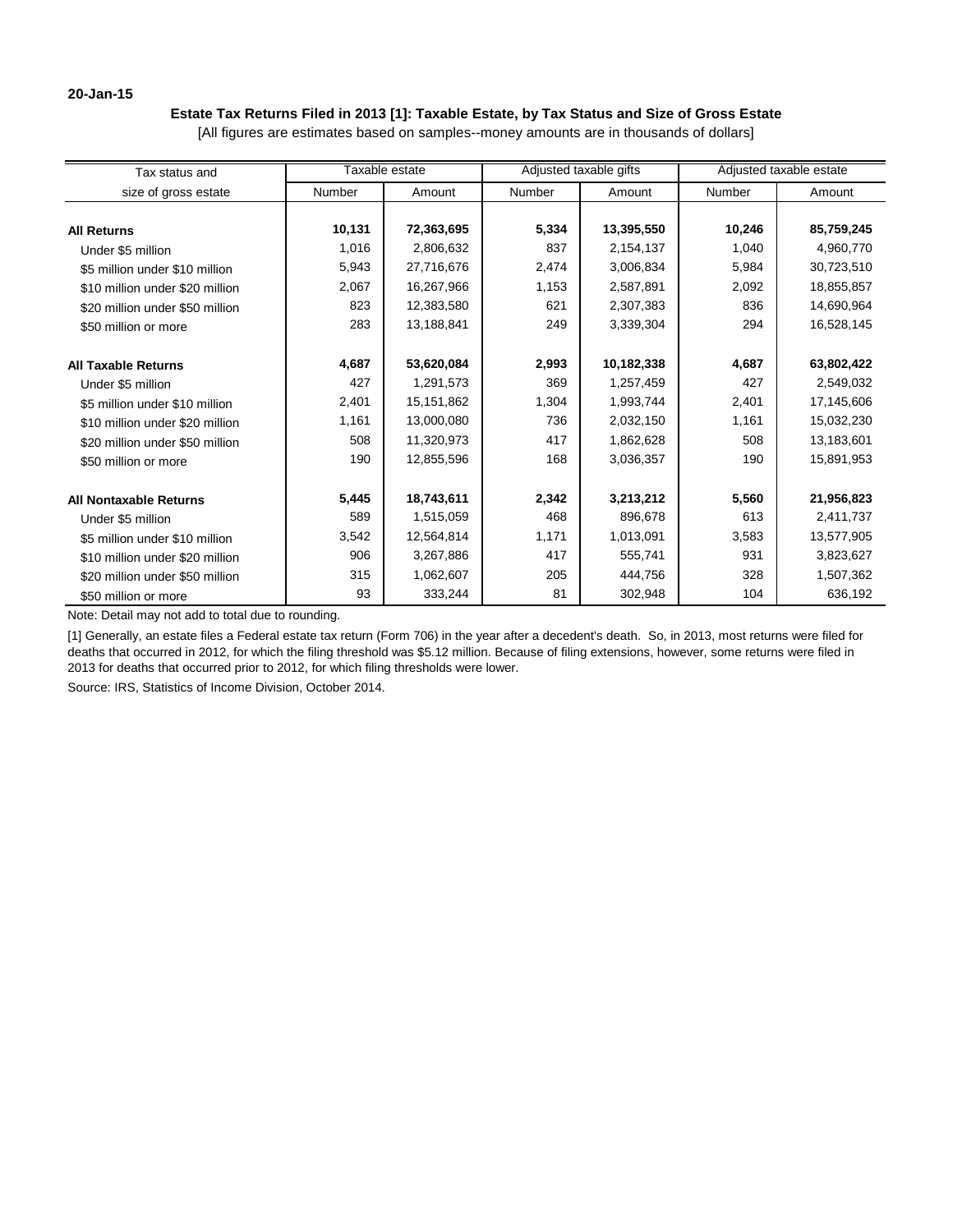## **11-Apr-14**

# **Estate Tax Returns Filed in 2012 [1]: Taxable Estate, by Tax Status and Size of Gross Estate**

[All figures are estimates based on samples--money amounts are in thousands of dollars]

| Tax status and                      |        | Taxable estate |        | Adjusted taxable gifts |        | Adjusted taxable estate |  |
|-------------------------------------|--------|----------------|--------|------------------------|--------|-------------------------|--|
| size of gross estate                | Number | Amount         | Number | Amount                 | Number | Amount                  |  |
|                                     |        |                |        |                        |        |                         |  |
| <b>All Returns</b>                  | 8,991  | 58,647,550     | 4,174  | 7,603,686              | 9,057  | 66,251,236              |  |
| Under \$5.0 million                 | 937    | 2,651,251      | 634    | 1,260,199              | 951    | 3,911,449               |  |
| \$5.0 million under \$10.0 million  | 5,536  | 25,577,305     | 2,008  | 1,819,018              | 5,560  | 27,396,323              |  |
| \$10.0 million under \$20.0 million | 1,661  | 12,143,550     | 895    | 1,392,591              | 1,674  | 13,536,141              |  |
| \$20.0 million or more              | 856    | 18,275,445     | 637    | 3,131,878              | 872    | 21,407,323              |  |
| <b>All Taxable Returns</b>          | 3,738  | 40,156,274     | 2,142  | 5,653,420              | 3,738  | 45,809,694              |  |
| Under \$5.0 million                 | 331    | 1,087,483      | 237    | 724,411                | 331    | 1,811,894               |  |
| \$5.0 million under \$10.0 million  | 2,114  | 13,265,816     | 999    | 1,140,127              | 2,114  | 14,405,943              |  |
| \$10.0 million under \$20.0 million | 798    | 8,848,825      | 502    | 1,058,534              | 798    | 9,907,359               |  |
| \$20.0 million or more              | 495    | 16,954,149     | 405    | 2,730,349              | 495    | 19,684,498              |  |
| <b>All Nontaxable Returns</b>       | 5,253  | 18,491,276     | 2,032  | 1,950,266              | 5,319  | 20,441,542              |  |
| Under \$5.0 million                 | 606    | 1,563,768      | 397    | 535,788                | 619    | 2,099,556               |  |
| \$5.0 million under \$10.0 million  | 3,423  | 12,311,488     | 1,009  | 678,891                | 3,446  | 12,990,379              |  |
| \$10.0 million under \$20.0 million | 864    | 3,294,725      | 392    | 334,057                | 877    | 3,628,782               |  |
| \$20.0 million or more              | 361    | 1,321,296      | 233    | 401,529                | 377    | 1,722,825               |  |

Note: Detail may not add to total due to rounding.

[1] Generally, an estate files a Federal estate tax return (Form 706) in the year after a decedent's death. So, in 2012, most returns were filed for deaths that occurred in 2011, for which the filing threshold was \$5 million. Because of filing extensions, however, some returns were filed in 2012 for deaths that occurred prior to 2011, for which filing thresholds were lower. The number of returns filed for deaths in 2010 was reduced by a provision in the tax law that enabled estates to opt out of the estate tax system and instead file Form 8939, Allocation of Increase in Basis for Property Acquired From a Decedent.

Source: IRS, Statistics of Income Division, August 2013.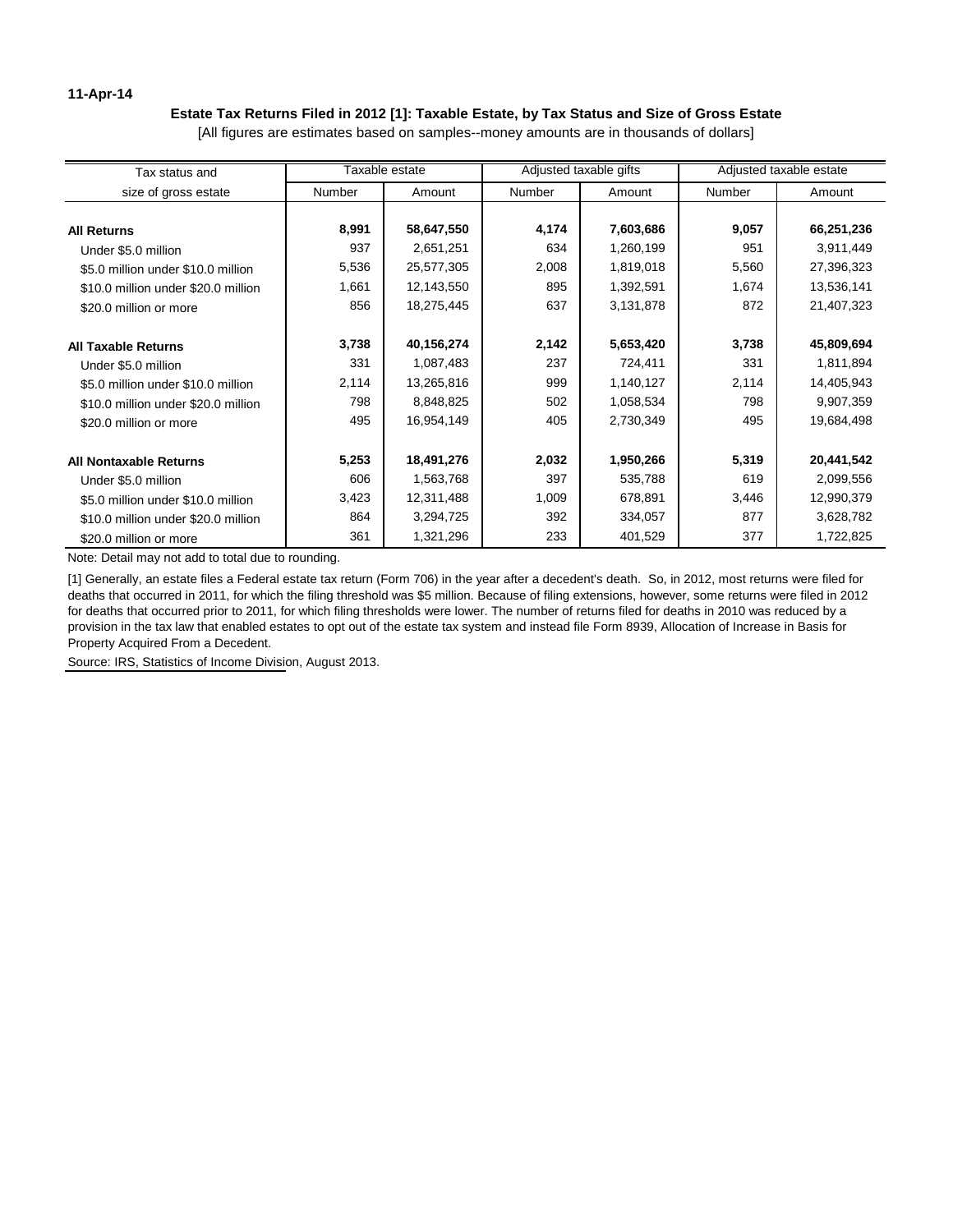### **11-Apr-14**

### **Estate Tax Returns Filed in 2011 [1]: Taxable Estate, by Tax Status and Size of Gross Estate**

[All figures are estimates based on samples--money amounts are in thousands of dollars]

| Tax status and                      |               | Taxable estate | Adjusted taxable gifts |           | Adjusted taxable estate |            |
|-------------------------------------|---------------|----------------|------------------------|-----------|-------------------------|------------|
| size of gross estate                | <b>Number</b> | Amount         | Number                 | Amount    | Number                  | Amount     |
| <b>All Returns</b>                  | 4,360         | 20,238,123     | 1,579                  | 2,059,226 | 4,380                   | 22,297,349 |
| Under \$3.5 million                 | 551           | 926,633        | 146                    | 159,878   | 553                     | 1,086,511  |
| \$3.5 million under \$5.0 million   | 946           | 2,847,778      | 324                    | 255,067   | 950                     | 3,102,845  |
| \$5.0 million under \$10.0 million  | 2,019         | 8,210,949      | 644                    | 456,158   | 2,022                   | 8,667,106  |
| \$10.0 million under \$20.0 million | 534           | 3,217,795      | 240                    | 291,385   | 540                     | 3,509,180  |
| \$20.0 million or more              | 310           | 5,034,968      | 225                    | 896,738   | 315                     | 5,931,706  |
| <b>All Taxable Returns</b>          | 1,480         | 12,131,680     | 693                    | 1,246,417 | 1,480                   | 13,378,097 |
| Under \$3.5 million                 | 174           | 380,516        | 45                     | 37,020    | 174                     | 417,537    |
| \$3.5 million under \$5.0 million   | 278           | 1,071,091      | 123                    | 97,410    | 278                     | 1,168,501  |
| \$5.0 million under \$10.0 million  | 654           | 3,816,049      | 285                    | 260,250   | 654                     | 4,076,299  |
| \$10.0 million under \$20.0 million | 218           | 2,259,801      | 117                    | 208,512   | 218                     | 2,468,312  |
| \$20.0 million or more              | 156           | 4,604,224      | 123                    | 643,224   | 156                     | 5,247,448  |
| <b>All Nontaxable Returns</b>       | 2,880         | 8,106,443      | 886                    | 812,809   | 2,900                   | 8,919,251  |
| Under \$3.5 million                 | 377           | 546,116        | 101                    | 122,858   | 379                     | 668,975    |
| \$3.5 million under \$5.0 million   | 668           | 1,776,688      | 201                    | 157,656   | 672                     | 1,934,344  |
| \$5.0 million under \$10.0 million  | 1,365         | 4,394,900      | 359                    | 195,907   | 1,368                   | 4,590,807  |
| \$10.0 million under \$20.0 million | 316           | 957,994        | 123                    | 82,873    | 322                     | 1,040,868  |
| \$20.0 million or more              | 154           | 430,744        | 102                    | 253,513   | 159                     | 684,258    |

Note: Detail may not add to total due to rounding.

[1]Generally, an estate files a Federal estate tax return (Form 706) in the year after a decedent's death. However, the estate tax was repealed temporarily for 2010 before being reinstated with the passage of the Tax Relief, Unemployment Insurance Reauthorization and Job Creation Act in December 2010. The law, which was retroactive for all 2010 decedents, raised the estate tax exemption level to \$5.0 million and also allowed estates to opt out of the estate tax system and instead file Form 8939, Allocation of Increase in Basis for Property Acquired From a Decedent. These tax law changes, combined with extended filing deadlines for 2010 returns, resulted in relatively few estate tax returns being filed for 2010 decedents during 2011. Therefore, this table is not comparable to prior filing year estate tax tables.

Source: IRS, Statistics of Income Division, August 2012.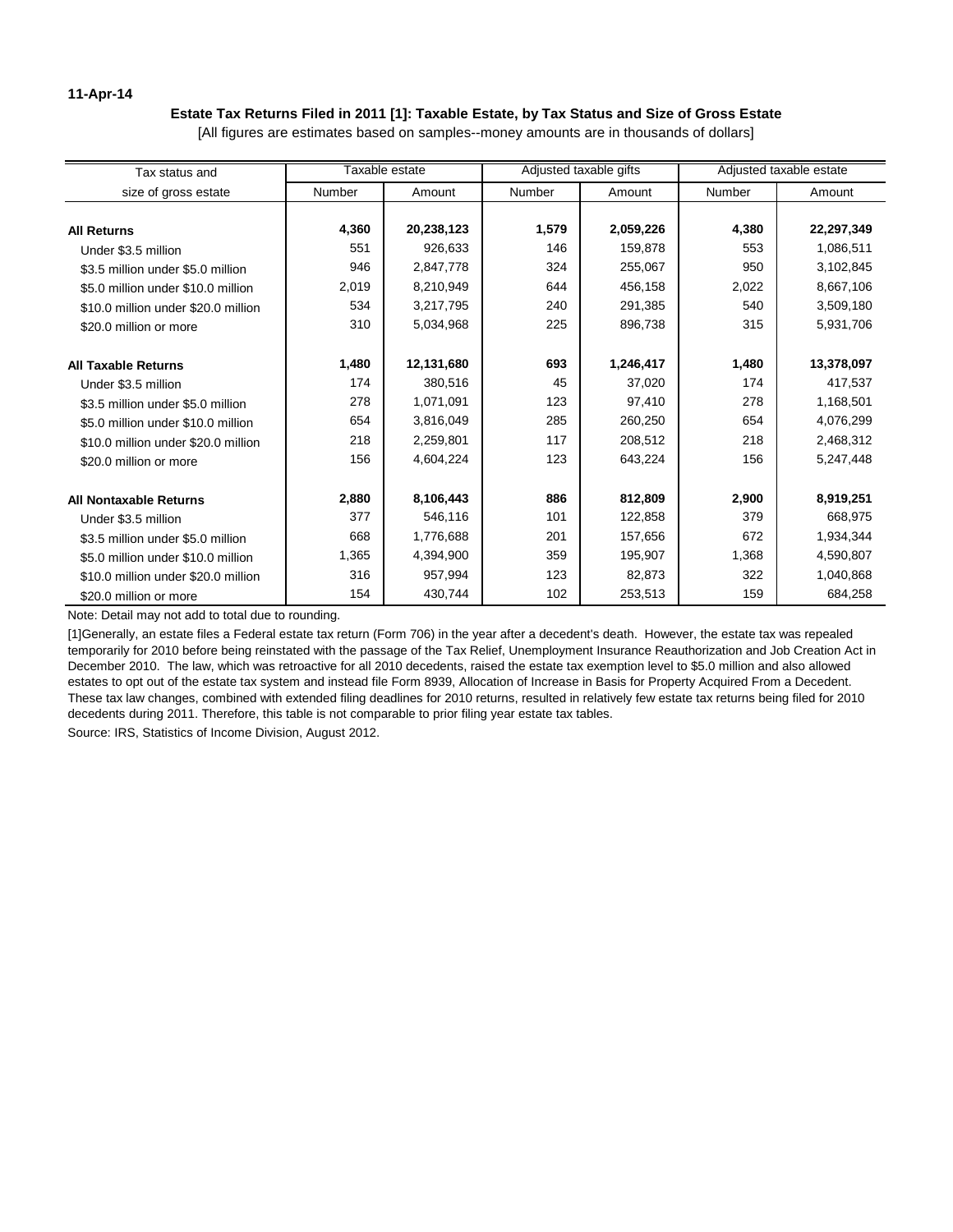## **11-Jan-12**

# **Estate Tax Returns Filed in 2010 [1]: Taxable Estate, by Tax Status and Size of Gross Estate**

[All figures are estimates based on samples--money amounts are in thousands of dollars]

| Tax status and                      |        | Taxable estate | Adjusted taxable gifts |           | Adjusted taxable estate |            |
|-------------------------------------|--------|----------------|------------------------|-----------|-------------------------|------------|
| size of gross estate                | Number | Amount         | <b>Number</b>          | Amount    | <b>Number</b>           | Amount     |
| <b>All Returns</b>                  | 14,703 | 66,059,457     | 5,597                  | 6,088,249 | 14,738                  | 72,147,705 |
| Under \$3.5 million                 | 3,138  | 6,347,204      | 880                    | 747,441   | 3,157                   | 7,094,645  |
| \$3.5 million under \$5.0 million   | 4,884  | 14,521,525     | 1,391                  | 838,811   | 4,884                   | 15,360,336 |
| \$5.0 million under \$10.0 million  | 4,312  | 17,685,887     | 1,805                  | 1,350,859 | 4,323                   | 19,036,746 |
| \$10.0 million under \$20.0 million | 1,493  | 10,396,384     | 864                    | 1,032,574 | 1,493                   | 11,428,958 |
| \$20.0 million or more              | 876    | 17,108,457     | 657                    | 2,118,563 | 882                     | 19,227,020 |
| <b>All Taxable Returns</b>          | 6,710  | 47,701,772     | 3,298                  | 4,439,688 | 6,711                   | 52,141,461 |
| Under \$3.5 million                 | 1,325  | 3,332,160      | 506                    | 411,022   | 1,325                   | 3,743,181  |
| \$3.5 million under \$5.0 million   | 1,912  | 7,265,217      | 743                    | 521,423   | 1,912                   | 7,786,640  |
| \$5.0 million under \$10.0 million  | 2,104  | 12,125,065     | 1,077                  | 973,049   | 2,106                   | 13,098,113 |
| \$10.0 million under \$20.0 million | 825    | 8,707,815      | 538                    | 770,713   | 825                     | 9,478,527  |
| \$20.0 million or more              | 543    | 16,271,517     | 435                    | 1,763,483 | 543                     | 18,034,999 |
| <b>All Nontaxable Returns</b>       | 7,993  | 18,357,684     | 2,299                  | 1,648,561 | 8,027                   | 20,006,245 |
| Under \$3.5 million                 | 1,813  | 3,015,044      | 374                    | 336,420   | 1,832                   | 3,351,464  |
| \$3.5 million under \$5.0 million   | 2,971  | 7,256,308      | 648                    | 317,389   | 2,971                   | 7,573,696  |
| \$5.0 million under \$10.0 million  | 2,208  | 5,560,823      | 728                    | 377,810   | 2,216                   | 5,938,633  |
| \$10.0 million under \$20.0 million | 668    | 1,688,569      | 326                    | 261,862   | 668                     | 1,950,430  |
| \$20.0 million or more              | 333    | 836,941        | 223                    | 355,081   | 339                     | 1,192,021  |

Note: Detail may not add to total due to rounding.

[1] The majority of estates file Federal estate tax returns (Form 706) in the year after a decedent's death. So, in 2010, most returns were filed for deaths that occurred in 2009, for which the filing threshold was \$3.5 million. Because of filing extensions, however, some returns were filed in 2010 for deaths that occurred prior to 2009, for which filing thresholds may have been lower.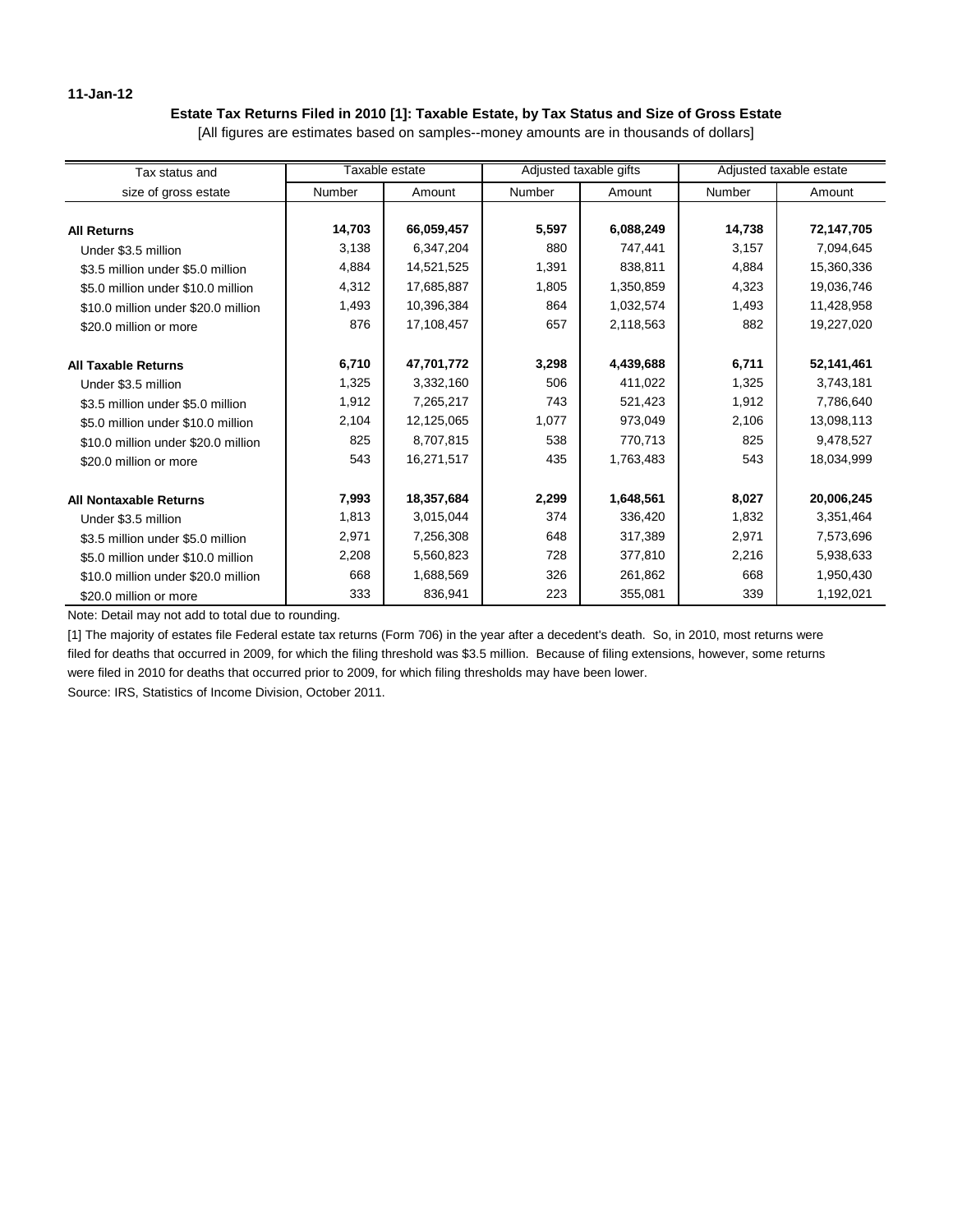### **20-Dec-10**

### **Estate Tax Returns Filed in 2009 [1]: Taxable Estate, by Tax Status and Size of Gross Estate**

[All figures are estimates based on samples--money amounts are in thousands of dollars]

| Tax status and                      |        | Taxable estate [2] | Adjusted taxable gifts |           | Adjusted taxable estate |             |
|-------------------------------------|--------|--------------------|------------------------|-----------|-------------------------|-------------|
| size of gross estate                | Number | Amount             | Number                 | Amount    | Number                  | Amount      |
|                                     |        |                    |                        |           |                         |             |
| <b>All Returns</b>                  | 32,124 | 101,382,062        | 9,547                  | 7,892,576 | 32,216                  | 109,274,638 |
| Under \$2.0 million                 | 1,295  | 1,663,873          | 947                    | 728,303   | 1,297                   | 2,392,176   |
| \$2.0 million under \$3.5 million   | 16,998 | 32,993,391         | 3,303                  | 1,404,235 | 17,037                  | 34,397,626  |
| \$3.5 million under \$5.0 million   | 5,895  | 15,382,536         | 1,484                  | 901,346   | 5,901                   | 16,283,882  |
| \$5.0 million under \$10.0 million  | 5,107  | 18,731,019         | 2,065                  | 1,556,635 | 5,135                   | 20,287,654  |
| \$10.0 million under \$20.0 million | 1,804  | 11,542,441         | 1,002                  | 1,400,729 | 1,814                   | 12,943,170  |
| \$20.0 million or more              | 1,023  | 21,068,803         | 747                    | 1,901,328 | 1,031                   | 22,970,131  |
| <b>All Taxable Returns</b>          | 14,711 | 73,140,702         | 5,423                  | 5,842,929 | 14,713                  | 78,983,631  |
| Under \$2.0 million                 | 555    | 812,779            | 451                    | 397,236   | 555                     | 1,210,015   |
| \$2.0 million under \$3.5 million   | 6,999  | 16,833,269         | 1,789                  | 926,885   | 6,999                   | 17,760,155  |
| \$3.5 million under \$5.0 million   | 2,862  | 10,226,335         | 809                    | 634,828   | 2,862                   | 10,861,163  |
| \$5.0 million under \$10.0 million  | 2,643  | 14,524,448         | 1,243                  | 1,114,730 | 2,644                   | 15,639,178  |
| \$10.0 million under \$20.0 million | 1,015  | 10,247,387         | 634                    | 1,146,048 | 1,015                   | 11,393,434  |
| \$20.0 million or more              | 637    | 20,496,484         | 497                    | 1,623,201 | 637                     | 22,119,685  |
| <b>All Nontaxable Returns</b>       | 17,413 | 28,241,360         | 4,124                  | 2,049,647 | 17,504                  | 30,291,007  |
| Under \$2.0 million                 | 740    | 851,094            | 496                    | 331,067   | 742                     | 1,182,161   |
| \$2.0 million under \$3.5 million   | 9,999  | 16,160,122         | 1,514                  | 477,350   | 10,038                  | 16,637,471  |
| \$3.5 million under \$5.0 million   | 3,033  | 5,156,201          | 675                    | 266,517   | 3,039                   | 5,422,718   |
| \$5.0 million under \$10.0 million  | 2,465  | 4,206,571          | 822                    | 441,905   | 2,490                   | 4,648,476   |
| \$10.0 million under \$20.0 million | 790    | 1,295,054          | 367                    | 254,681   | 800                     | 1,549,735   |
| \$20.0 million or more              | 387    | 572,319            | 250                    | 278,127   | 395                     | 850,446     |

Note: Detail may not add to total due to rounding.

[1] The majority of estates file Federal estate tax returns (Form 706) in the year after a decedent's death. So, in 2009, most returns were filed for deaths that occurred in 2008, for which the filing threshold was \$2.0 million. Because of filing extensions, however, some returns were filed in 2009 for deaths that occurred prior to 2008, for which filing thresholds may have been lower.

[2] The definition of taxable estate differs for the estates of decedents who died before 2005 due to the replacement of the state death tax credit with the state death tax deduction. The state death tax credit was taken to reduce gross estate tax and was therefore not used to calculate taxable estate. In contrast, the state death tax deduction is subtracted from tentative taxable estate to compute the taxable estate.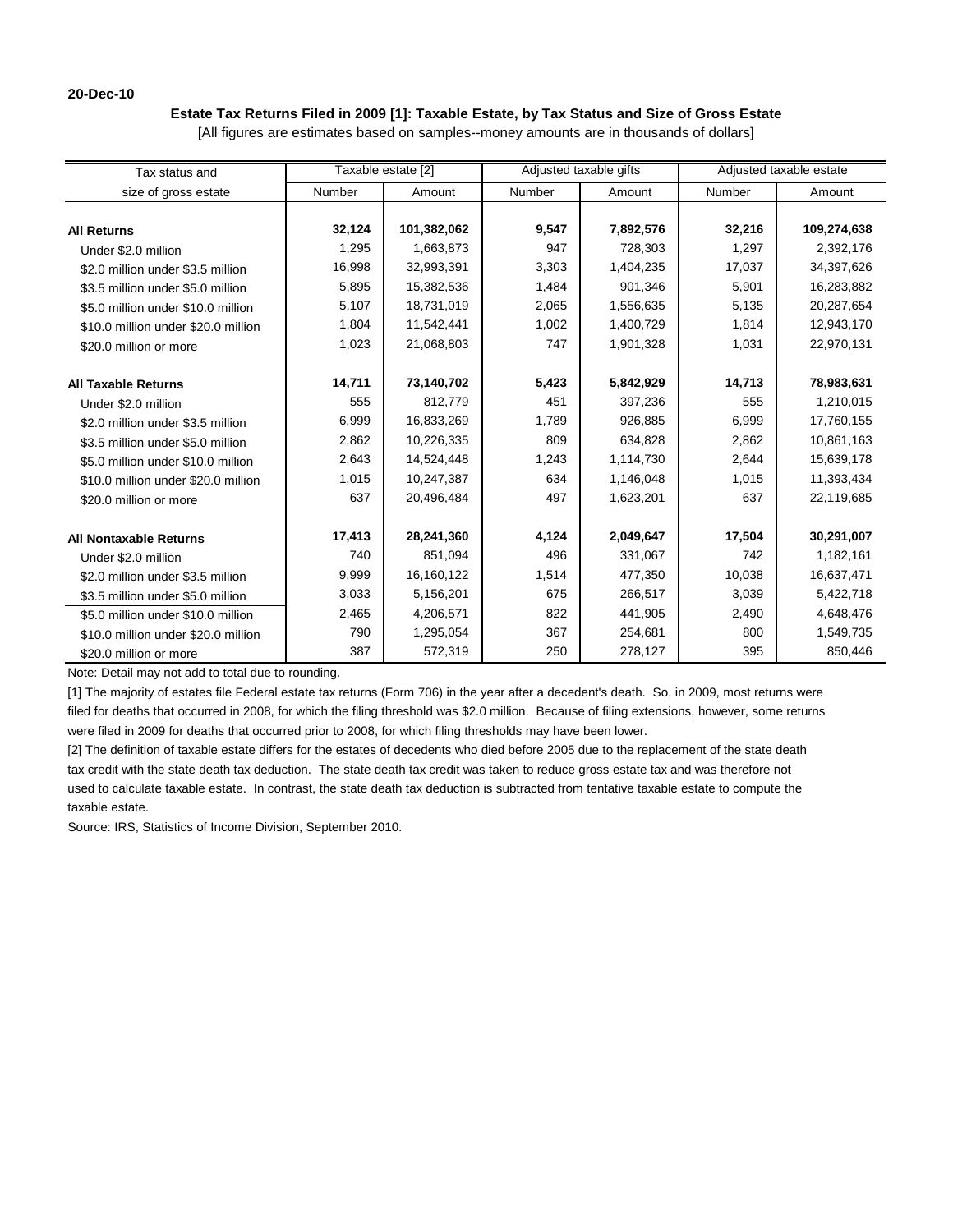### **20-Dec-10**

### **Estate Tax Returns Filed in 2008 [1]: Taxable Estate, by Tax Status and Size of Gross Estate**

[All figures are estimates based on samples--money amounts are in thousands of dollars]

| Tax status and                      |        | Taxable estate [2] |               | Adjusted taxable gifts | Adjusted taxable estate |              |
|-------------------------------------|--------|--------------------|---------------|------------------------|-------------------------|--------------|
| size of gross estate                | Number | Amount             | <b>Number</b> | Amount                 | Number                  | Amount       |
|                                     |        |                    |               |                        |                         |              |
| <b>All Returns</b>                  | 36,812 | 116,968,053        | 10,211        | 8,663,030              | 36,874                  | 125,631,082  |
| Under \$2.0 million                 | 1,647  | 2,028,163          | 1,116         | 824,109                | 1,648                   | 2,852,272    |
| \$2.0 million under \$3.5 million   | 19,971 | 38,521,710         | 3,464         | 1,343,497              | 20,008                  | 39,865,208   |
| \$3.5 million under \$5.0 million   | 6,310  | 16,287,926         | 1,613         | 883,399                | 6,312                   | 17,171,326   |
| \$5.0 million under \$10.0 million  | 5,691  | 21,248,048         | 2,131         | 1,573,058              | 5,701                   | 22,821,106   |
| \$10.0 million under \$20.0 million | 2,040  | 13,625,243         | 1,088         | 1,188,701              | 2,045                   | 14,813,944   |
| \$20.0 million or more              | 1,152  | 25,256,962         | 800           | 2,850,265              | 1,159                   | 28, 107, 227 |
| <b>All Taxable Returns</b>          | 17,172 | 86,281,405         | 6,211         | 6,520,805              | 17,172                  | 92,802,210   |
| Under \$2.0 million                 | 720    | 1,020,262          | 542           | 412,018                | 720                     | 1,432,280    |
| \$2.0 million under \$3.5 million   | 8,368  | 20,375,595         | 2,030         | 911,738                | 8,368                   | 21,287,332   |
| \$3.5 million under \$5.0 million   | 3,158  | 11,214,699         | 996           | 630,391                | 3,158                   | 11,845,090   |
| \$5.0 million under \$10.0 million  | 3,001  | 16,755,330         | 1,373         | 1,206,218              | 3,001                   | 17,961,548   |
| \$10.0 million under \$20.0 million | 1,179  | 12,271,263         | 703           | 936,756                | 1,179                   | 13,208,019   |
| \$20.0 million or more              | 746    | 24,644,256         | 566           | 2,423,685              | 746                     | 27,067,940   |
| <b>All Nontaxable Returns</b>       | 19,641 | 30,686,648         | 4,000         | 2,142,225              | 19,703                  | 32,828,873   |
| Under \$2.0 million                 | 927    | 1,007,901          | 573           | 412,091                | 928                     | 1,419,992    |
| \$2.0 million under \$3.5 million   | 11,603 | 18,146,116         | 1,434         | 431,760                | 11,640                  | 18,577,875   |
| \$3.5 million under \$5.0 million   | 3,152  | 5,073,227          | 616           | 253,008                | 3,154                   | 5,326,236    |
| \$5.0 million under \$10.0 million  | 2,691  | 4,492,718          | 758           | 366,840                | 2,701                   | 4,859,558    |
| \$10.0 million under \$20.0 million | 861    | 1,353,980          | 384           | 251,945                | 866                     | 1,605,925    |
| \$20.0 million or more              | 406    | 612,706            | 234           | 426,580                | 414                     | 1,039,286    |

Note: Detail may not add to total due to rounding.

[1] The majority of estates file Federal estate tax returns in the year after a decedent's death. So, in 2007, most returns were filed for deaths that occurred in 2006, for which the filing threshold was \$2.0 million. Because of filing extensions, however, some returns were filed in 2007 for deaths that occurred prior to 2006. In 2005, the estate tax filing threshold was \$1.5 million.

[2] The definition of taxable estate differs for the estates of decedents who died before 2005 due to the replacement of the state death tax credit with the state death tax deduction. The state death tax credit was taken to reduce gross estate tax and was therefore not used to calculate taxable estate. In contrast, the state death tax deduction is subtracted from tentative taxable estate to compute the taxable estate.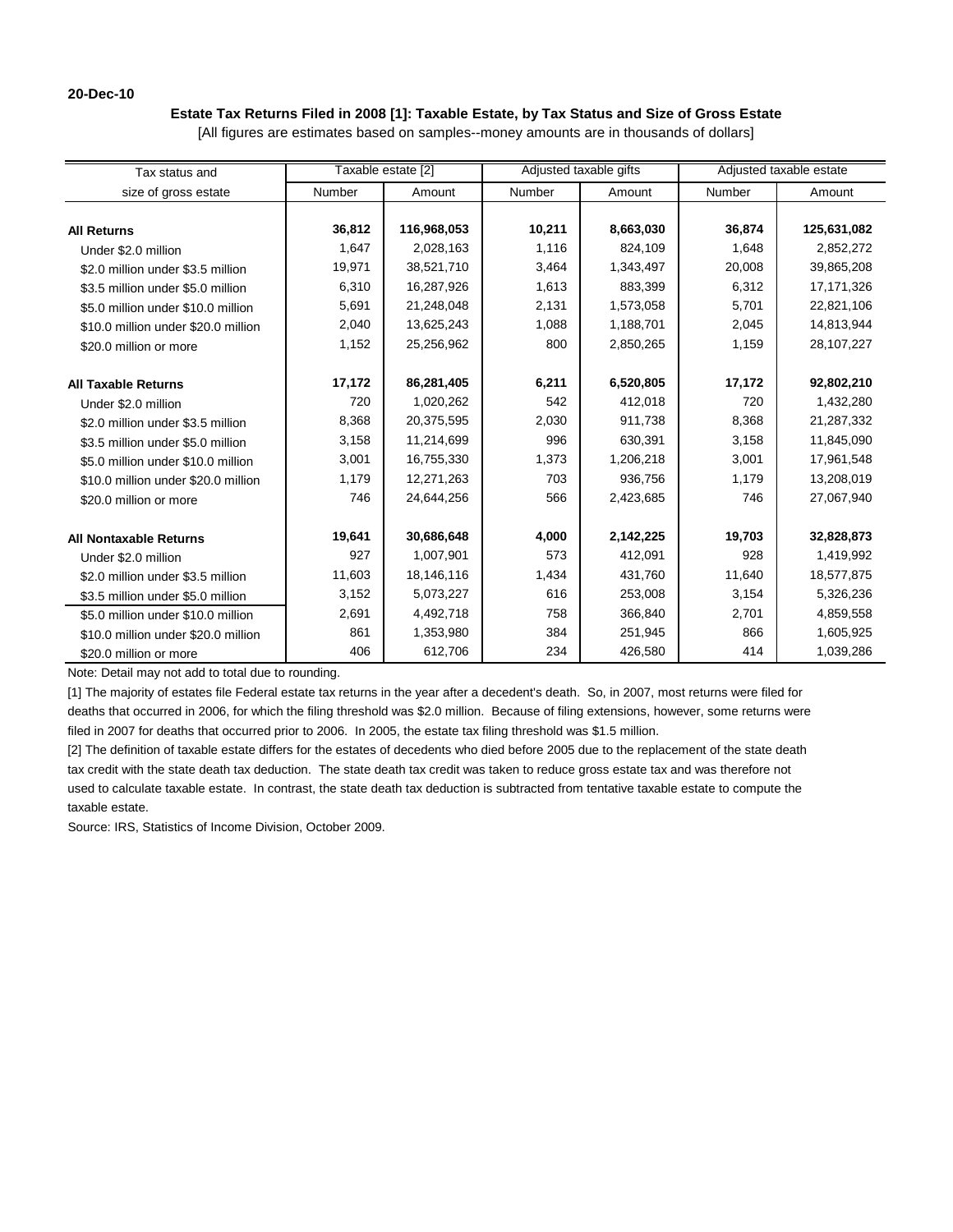### **11-Nov-08**

### **Estate Tax Returns Filed in 2007 [1]: Taxable Estate, by Tax Status and Size of Gross Estate** [All figures are estimates based on samples--money amounts are in thousands of dollars]

| Tax status and                      |        | Taxable estate [2] |        | Adjusted taxable gifts |        | Adjusted taxable estate |
|-------------------------------------|--------|--------------------|--------|------------------------|--------|-------------------------|
| size of gross estate                | Number | Amount             | Number | Amount                 | Number | Amount                  |
|                                     |        |                    |        |                        |        |                         |
| <b>All Returns</b>                  | 36,458 | 106,700,600        | 10,059 | 7,703,924              | 36,550 | 114,404,524             |
| Under \$2.0 million                 | 3,681  | 4,585,859          | 1,443  | 883,965                | 3,682  | 5,469,824               |
| \$2.0 million under \$3.5 million   | 18,953 | 36,323,503         | 3,429  | 1,351,116              | 18,991 | 37,674,620              |
| \$3.5 million under \$5.0 million   | 5,718  | 14,687,370         | 1,490  | 817,524                | 5,748  | 15,504,894              |
| \$5.0 million under \$10.0 million  | 5,265  | 19,831,581         | 1,964  | 1,609,930              | 5,276  | 21,441,511              |
| \$10.0 million under \$20.0 million | 1,844  | 12,455,443         | 1,036  | 1,310,948              | 1,847  | 13,766,391              |
| \$20.0 million or more              | 997    | 18,816,844         | 697    | 1,730,440              | 1,007  | 20,547,283              |
|                                     |        |                    |        |                        |        |                         |
| <b>All Taxable Returns</b>          | 17,415 | 78,796,160         | 5,881  | 5,747,684              | 17,416 | 84,543,844              |
| Under \$2.0 million                 | 1,409  | 2,143,273          | 667    | 408,169                | 1,409  | 2,551,442               |
| \$2.0 million under \$3.5 million   | 8,483  | 20,519,326         | 1,928  | 971,471                | 8,483  | 21,490,797              |
| \$3.5 million under \$5.0 million   | 2,859  | 10,290,628         | 841    | 581,250                | 2,860  | 10,871,878              |
| \$5.0 million under \$10.0 million  | 2,906  | 16,153,035         | 1,289  | 1,260,426              | 2,906  | 17,413,461              |
| \$10.0 million under \$20.0 million | 1,104  | 11,357,182         | 678    | 1,070,337              | 1,104  | 12,427,519              |
| \$20.0 million or more              | 654    | 18,332,716         | 479    | 1,456,031              | 654    | 19,788,747              |
|                                     |        |                    |        |                        |        |                         |
| <b>All Nontaxable Returns</b>       | 19,043 | 27,904,440         | 4,178  | 1,956,240              | 19,134 | 29,860,680              |
| Under \$2.0 million                 | 2,272  | 2,442,586          | 777    | 475,795                | 2,273  | 2,918,382               |
| \$2.0 million under \$3.5 million   | 10,470 | 15,804,177         | 1,501  | 379,645                | 10,507 | 16,183,822              |
| \$3.5 million under \$5.0 million   | 2,859  | 4,396,743          | 649    | 236,274                | 2,888  | 4,633,017               |
| \$5.0 million under \$10.0 million  | 2,359  | 3,678,546          | 675    | 349,504                | 2,370  | 4,028,050               |
| \$10.0 million under \$20.0 million | 741    | 1,098,261          | 358    | 240,611                | 744    | 1,338,872               |
| \$20.0 million or more              | 343    | 484,128            | 218    | 274,409                | 352    | 758,536                 |

Note: Detail may not add to total due to rounding.

[1] The majority of estates file Federal estate tax returns in the year after a decedent's death. So, in 2007, most returns were filed for deaths that occurred in 2006, for which the filing threshold was \$2.0 million. Because of filing extensions, however, some returns were filed in 2007 for deaths that occurred prior to 2006. In 2005, the estate tax filing threshold was \$1.5 million.

[2] The definition of taxable estate differs for the estates of decedents who died before 2005 due to the replacement of the state death tax credit with the state death tax deduction. The state death tax credit was taken to reduce gross estate tax and was therefore not used to calculate taxable estate. In contrast, the state death tax deduction is subtracted from tentative taxable estate to compute the taxable estate.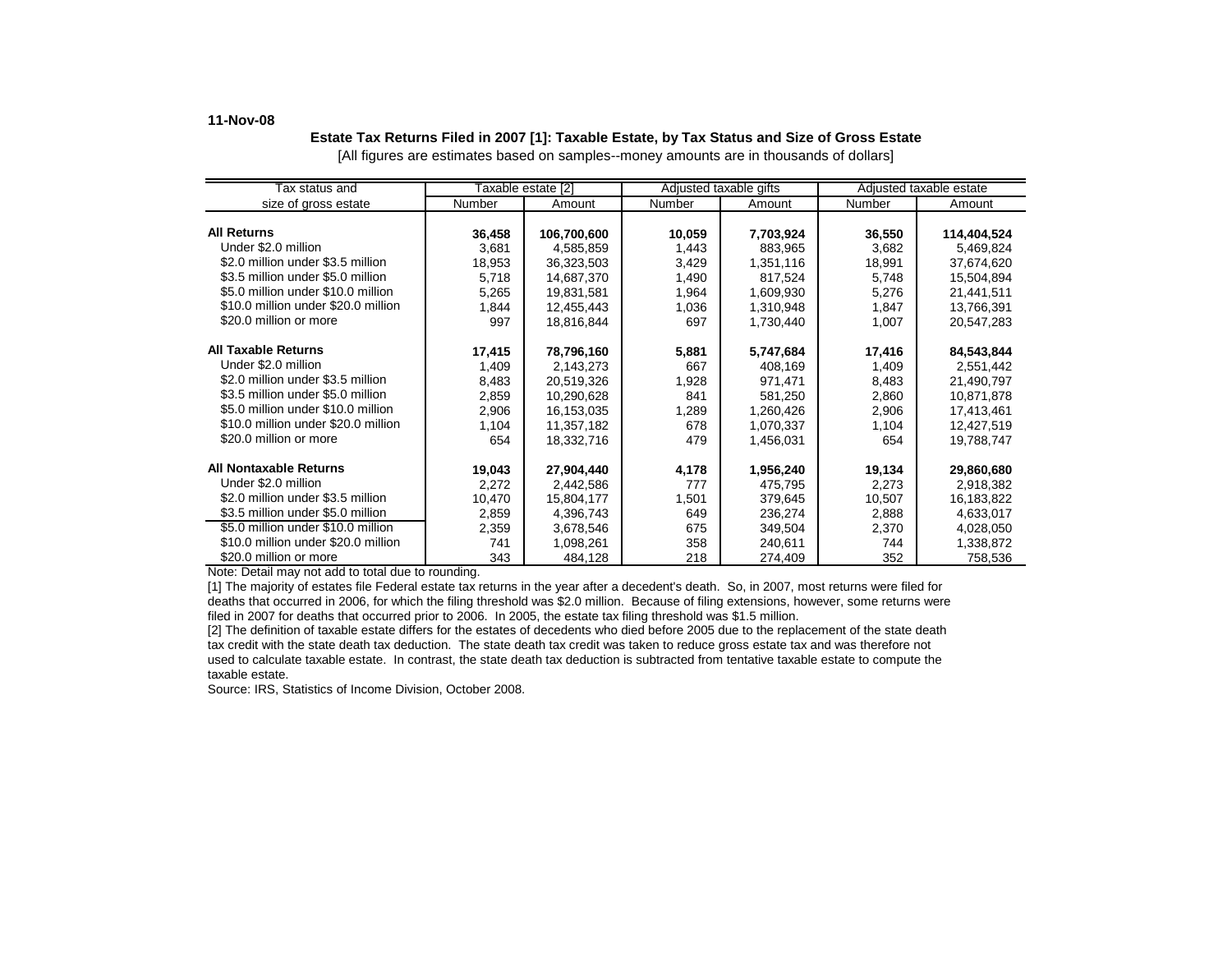#### **20-May-08**

### **Estate Tax Returns Filed in 2006 [1]: Taxable Estate, by Tax Status and Size of Gross Estate** [All figures are estimates based on samples--money amounts are in thousands of dollars]

| Tax status and                      |        | Taxable estate [2] |        | Adjusted taxable gifts |        | Adjusted taxable estate |
|-------------------------------------|--------|--------------------|--------|------------------------|--------|-------------------------|
| size of gross estate                | Number | Amount             | Number | Amount                 | Number | Amount                  |
|                                     |        |                    |        |                        |        |                         |
| <b>All Returns</b>                  | 46.887 | 113,551,860        | 10.997 | 7,666,568              | 46.988 | 121,218,428             |
| Under \$1.5 million                 | 1,904  | 1,772,410          | 1,007  | 655.824                | 1.925  | 2,428,233               |
| \$1.5 million under \$2.0 million   | 14.098 | 19.447.223         | 1,838  | 571.632                | 14,110 | 20.018.855              |
| \$2.0 million under \$3.5 million   | 17,999 | 31,472,304         | 3,005  | 1,105,496              | 18,018 | 32,577,801              |
| \$3.5 million under \$5.0 million   | 5,435  | 13,468,923         | 1,525  | 783,597                | 5,452  | 14,252,520              |
| \$5.0 million under \$10.0 million  | 4.875  | 17,494,771         | 1,964  | 1,385,355              | 4,887  | 18,880,126              |
| \$10.0 million under \$20.0 million | 1,662  | 10,630,323         | 992    | 1,157,501              | 1,672  | 11,787,824              |
| \$20.0 million or more              | 914    | 19,265,905         | 666    | 2,007,162              | 924    | 21,273,068              |
|                                     |        |                    |        |                        |        |                         |
| <b>All Taxable Returns</b>          | 22,798 | 84,871,630         | 6,635  | 5,818,775              | 22,798 | 90,690,405              |
| Under \$1.5 million                 | 819    | 890.341            | 540    | 405.722                | 819    | 1,296,063               |
| \$1.5 million under \$2.0 million   | 5,704  | 9,438,355          | 936    | 395,115                | 5,704  | 9,833,470               |
| \$2.0 million under \$3.5 million   | 9,042  | 20,722,394         | 1,810  | 764,879                | 9,043  | 21,487,273              |
| \$3.5 million under \$5.0 million   | 2,951  | 10.308.993         | 960    | 581.998                | 2,951  | 10.890.991              |
| \$5.0 million under \$10.0 million  | 2,663  | 14,706,175         | 1,239  | 1.044.581              | 2,664  | 15,750,755              |
| \$10.0 million under \$20.0 million | 1,004  | 9,868,164          | 681    | 935.943                | 1,004  | 10,804,108              |
| \$20.0 million or more              | 614    | 18,937,209         | 469    | 1,690,536              | 614    | 20,627,745              |
|                                     |        |                    |        |                        |        |                         |
| All Nontaxable Returns              | 24.090 | 28,680,230         | 4,362  | 1,847,793              | 24.190 | 30,528,022              |
| Under \$1.5 million                 | 1,085  | 882,067            | 468    | 250,102                | 1,106  | 1,132,170               |
| \$1.5 million under \$2.0 million   | 8,394  | 10,008,868         | 902    | 176,517                | 8,406  | 10,185,385              |
| \$2.0 million under \$3.5 million   | 8,956  | 10,749,911         | 1,195  | 340.617                | 8,975  | 11.090.528              |
| \$3.5 million under \$5.0 million   | 2,484  | 3,159,930          | 564    | 201,599                | 2,501  | 3,361,529               |
| \$5.0 million under \$10.0 million  | 2,212  | 2,788,598          | 725    | 340.774                | 2,224  | 3,129,371               |
| \$10.0 million under \$20.0 million | 658    | 762,159            | 310    | 221.557                | 668    | 983.717                 |
| \$20.0 million or more              | 300    | 328,696            | 197    | 316,627                | 310    | 645,323                 |

Note: Detail may not add to total due to rounding.

[1] The majority of estates file Federal estate tax returns in the year after a decedent's death. So, in 2006, most returns were filed for deaths that occurred in 2005, for which the filing threshold was \$1.5 million. Because of filing extensions, however, some returns were filed in 2006 for deaths that occurred prior to 2005. In 2006, the estate tax filing threshold increased to \$2.0 million.

[2] The definition of taxable estate differs for the estates of decedents who died before 2005 due to the replacement of the state death tax credit with the state death tax deduction. The state death tax credit was taken to reduce gross estate tax and was therefore not used to calculate taxable estate. In contrast, the state death tax deduction is subtracted from tentative taxable estate to compute the taxable estate.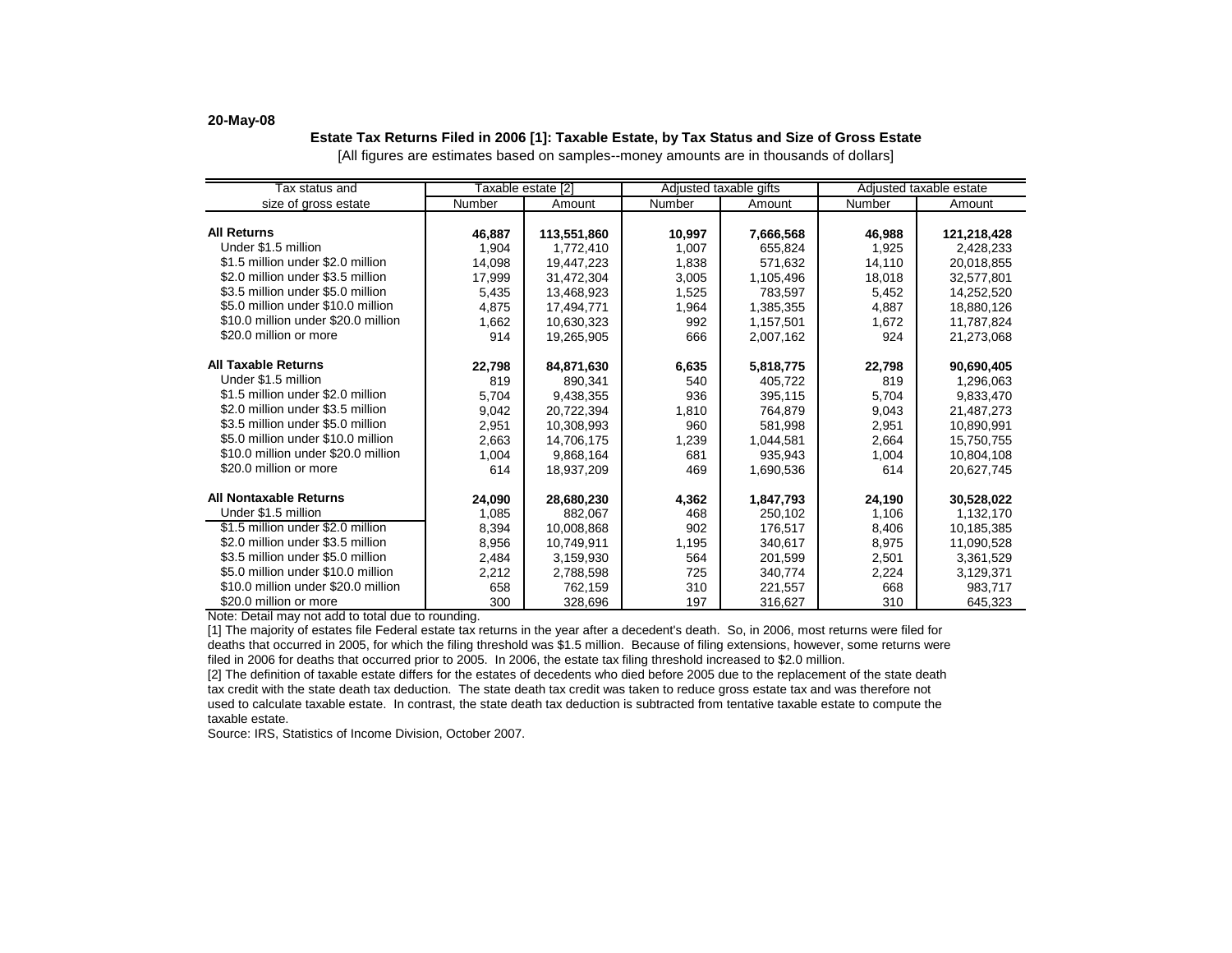# **Estate Tax Returns Filed in 2005 [1]: Taxable Estate, by Tax Status and Size of Gross Estate**

[All figures are estimates based on samples--money amounts are in thousands of dollars]

| Tax status and                      |        | Taxable estate |        | Adjusted taxable gifts | Adjusted taxable estate |             |
|-------------------------------------|--------|----------------|--------|------------------------|-------------------------|-------------|
| size of gross estate                | Number | Amount         | Number | Amount                 | Number                  | Amount      |
|                                     |        |                |        |                        |                         |             |
| <b>All Returns</b>                  | 41,158 | 96,208,611     | 9,745  | 6,943,330              | 42,778                  | 106,670,453 |
| Under \$1.5 million                 | 5,122  | 4.687.651      | 1,157  | 664.670                | 5,203                   | 5,408,119   |
| \$1.5 million under \$2.0 million   | 12,670 | 17.201.224     | 1,809  | 572.770                | 13,225                  | 18,526,442  |
| \$2.0 million under \$3.5 million   | 13,462 | 23,571,194     | 2,517  | 997,740                | 14,011                  | 25,500,225  |
| \$3.5 million under \$5.0 million   | 4,084  | 9,992,662      | 1,235  | 705,597                | 4,254                   | 11,049,665  |
| \$5.0 million under \$10.0 million  | 3,836  | 14.098.039     | 1,724  | 1,273,415              | 4,008                   | 15,950,908  |
| \$10.0 million under \$20.0 million | 1,264  | 8.434.391      | 771    | 865.494                | 1,331                   | 9,649,781   |
| \$20.0 million or more              | 719    | 18,223,450     | 532    | 1,863,644              | 746                     | 20,585,313  |
|                                     |        |                |        |                        |                         |             |
| <b>All Taxable Returns</b>          | 19,548 | 72,714,897     | 6,071  | 5,406,574              | 20,250                  | 80,627,392  |
| Under \$1.5 million                 | 1,789  | 2,030,852      | 529    | 349.678                | 1,820                   | 2,411,562   |
| \$1.5 million under \$2.0 million   | 5,055  | 8,367,567      | 1,069  | 418,975                | 5,237                   | 9,084,595   |
| \$2.0 million under \$3.5 million   | 7,041  | 16.375.067     | 1,577  | 731.727                | 7.311                   | 17,727,956  |
| \$3.5 million under \$5.0 million   | 2,214  | 7.820.340      | 793    | 536.622                | 2,282                   | 8.594.135   |
| \$5.0 million under \$10.0 million  | 2,182  | 12,194,440     | 1,189  | 1,025,045              | 2,280                   | 13,724,942  |
| \$10.0 million under \$20.0 million | 787    | 7,937,043      | 532    | 702,111                | 822                     | 8,961,555   |
| \$20.0 million or more              | 481    | 17,989,588     | 381    | 1,642,416              | 498                     | 20,122,647  |
|                                     |        |                |        |                        |                         |             |
| <b>All Nontaxable Returns</b>       | 21,610 | 23,493,714     | 3,674  | 1,536,756              | 22,527                  | 26,043,060  |
| Under \$1.5 million                 | 3.334  | 2.656.800      | 628    | 314.992                | 3.383                   | 2,996,558   |
| \$1.5 million under \$2.0 million   | 7,615  | 8,833,657      | 740    | 153,795                | 7,988                   | 9,441,847   |
| \$2.0 million under \$3.5 million   | 6,421  | 7,196,127      | 940    | 266,013                | 6,700                   | 7,772,269   |
| \$3.5 million under \$5.0 million   | 1,870  | 2,172,323      | 442    | 168,975                | 1,971                   | 2,455,530   |
| \$5.0 million under \$10.0 million  | 1.654  | 1,903,599      | 535    | 248,369                | 1,728                   | 2,225,965   |
| \$10.0 million under \$20.0 million | 477    | 497.347        | 238    | 163,384                | 509                     | 688,227     |
| \$20.0 million or more              | 238    | 233,862        | 151    | 221,228                | 248                     | 462,665     |

Note: Detail may not add to total due to rounding.

[1] The majority of estates file Federal estate tax returns in the year after a decedent's death. So, in 2005, most returns were filed for deaths that occurred in 2004, for which the filing threshold was \$1.5 million. Because of filing extensions, however, some returns were filed in 2005 for deaths that occurred prior to 2004, for which the filing thresholds were lower.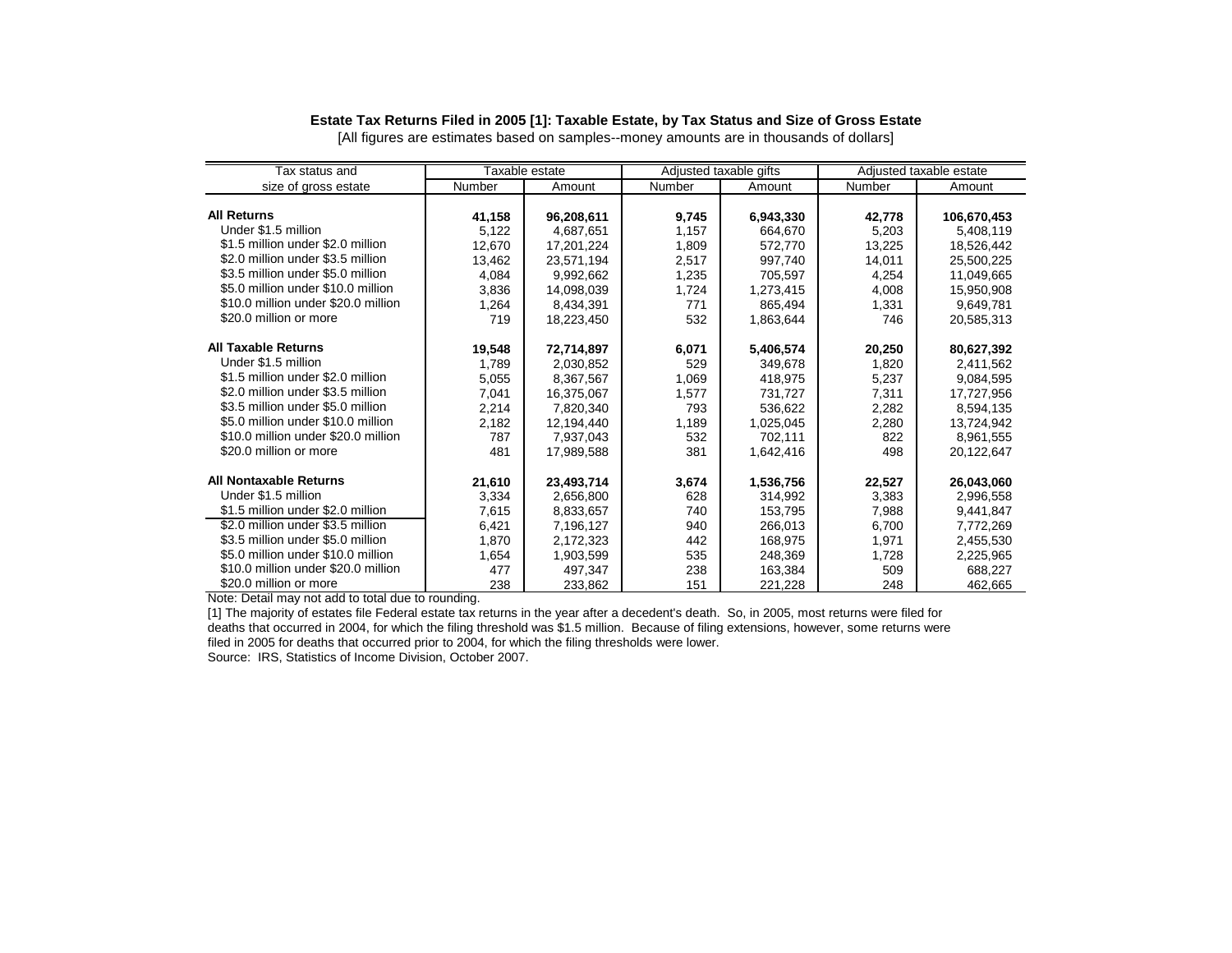# **Estate Tax Returns Filed in 2004 [1]: Taxable Estate, by Tax Status and Size of Gross Estate**

[All figures are estimates based on samples--money amounts are in thousands of dollars]

| Tax status and                      |        | Taxable estate |        | Adjusted taxable gifts |        | Adjusted taxable estate |
|-------------------------------------|--------|----------------|--------|------------------------|--------|-------------------------|
| size of gross estate                | Number | Amount         | Number | Amount                 | Number | Amount                  |
|                                     |        |                |        |                        |        |                         |
| <b>All Returns</b>                  | 62,002 | 107,204,135    | 12,181 | 7,834,604              | 62,205 | 115,038,739             |
| Under \$1.0 million                 | 2,154  | 1,410,114      | 1,440  | 944,291                | 2,172  | 2,354,405               |
| \$1.0 million under \$1.5 million   | 23,952 | 23,392,193     | 2,113  | 578,398                | 24,001 | 23,970,591              |
| \$1.5 million under \$2.0 million   | 12,959 | 16,120,287     | 1,675  | 548,366                | 12,970 | 16,668,653              |
| \$2.0 million under \$3.5 million   | 13,203 | 21,464,048     | 2,679  | 1,093,905              | 13,235 | 22,557,953              |
| \$3.5 million under \$5.0 million   | 4.040  | 9,155,269      | 1,329  | 778.217                | 4.060  | 9,933,486               |
| \$5.0 million under \$10.0 million  | 3,721  | 13,129,353     | 1,639  | 1,348,229              | 3,748  | 14,477,583              |
| \$10.0 million under \$20.0 million | 1,266  | 8.485.240      | 756    | 897.618                | 1,292  | 9.382.858               |
| \$20.0 million or more              | 706    | 14,047,630     | 550    | 1,645,580              | 727    | 15,693,211              |
|                                     |        |                |        |                        |        |                         |
| <b>All Taxable Returns</b>          | 31,328 | 81,745,096     | 7,847  | 5.951.001              | 31,329 | 87.696.097              |
| Under \$1.0 million                 | 1,053  | 752.774        | 806    | 535.621                | 1,053  | 1,288,395               |
| \$1.0 million under \$1.5 million   | 10,269 | 12.142.970     | 1,310  | 411.101                | 10,269 | 12.554.071              |
| \$1.5 million under \$2.0 million   | 7,057  | 11,093,758     | 1,085  | 389,837                | 7,057  | 11,483,595              |
| \$2.0 million under \$3.5 million   | 7.290  | 16,350,182     | 1.777  | 844,145                | 7,290  | 17,194,328              |
| \$3.5 million under \$5.0 million   | 2,165  | 7,549,380      | 834    | 577,368                | 2,165  | 8,126,748               |
| \$5.0 million under \$10.0 million  | 2,166  | 11,812,178     | 1,108  | 1,091,794              | 2,166  | 12,903,972              |
| \$10.0 million under \$20.0 million | 807    | 8,137,469      | 510    | 720,739                | 808    | 8,858,208               |
| \$20.0 million or more              | 520    | 13,906,386     | 417    | 1,380,394              | 520    | 15,286,780              |
|                                     |        |                |        |                        |        |                         |
| <b>All Nontaxable Returns</b>       | 30,674 | 25,459,039     | 4,334  | 1,883,603              | 30,877 | 27,342,642              |
| Under \$1.0 million                 | 1,100  | 657.340        | 634    | 408.670                | 1,119  | 1,066,010               |
| \$1.0 million under \$1.5 million   | 13,682 | 11,249,223     | 803    | 167,296                | 13,732 | 11,416,520              |
| \$1.5 million under \$2.0 million   | 5,902  | 5,026,530      | 590    | 158,528                | 5,913  | 5,185,058               |
| \$2.0 million under \$3.5 million   | 5,913  | 5,113,866      | 902    | 249,759                | 5,945  | 5,363,625               |
| \$3.5 million under \$5.0 million   | 1,875  | 1,605,889      | 495    | 200,849                | 1,895  | 1,806,738               |
| \$5.0 million under \$10.0 million  | 1,556  | 1,317,176      | 531    | 256,435                | 1,582  | 1,573,611               |
| \$10.0 million under \$20.0 million | 459    | 347,771        | 246    | 176,879                | 484    | 524,650                 |
| \$20.0 million or more              | 186    | 141,245        | 133    | 265,186                | 207    | 406,431                 |

Note: Detail may not add to total due to rounding.

[1] The majority of estates file Federal estate tax returns in the year after a decedent's death. So, in 2004, most returns were filed for deaths that occurred in 2003, for which the filing threshold was \$1.0 million. Because of filing extensions, however, some returns were filed in 2004 for deaths that occurred prior to 2002, for which the filing thresholds were lower. For deaths that occurred in 2004, the filing threshold was \$1.5 million.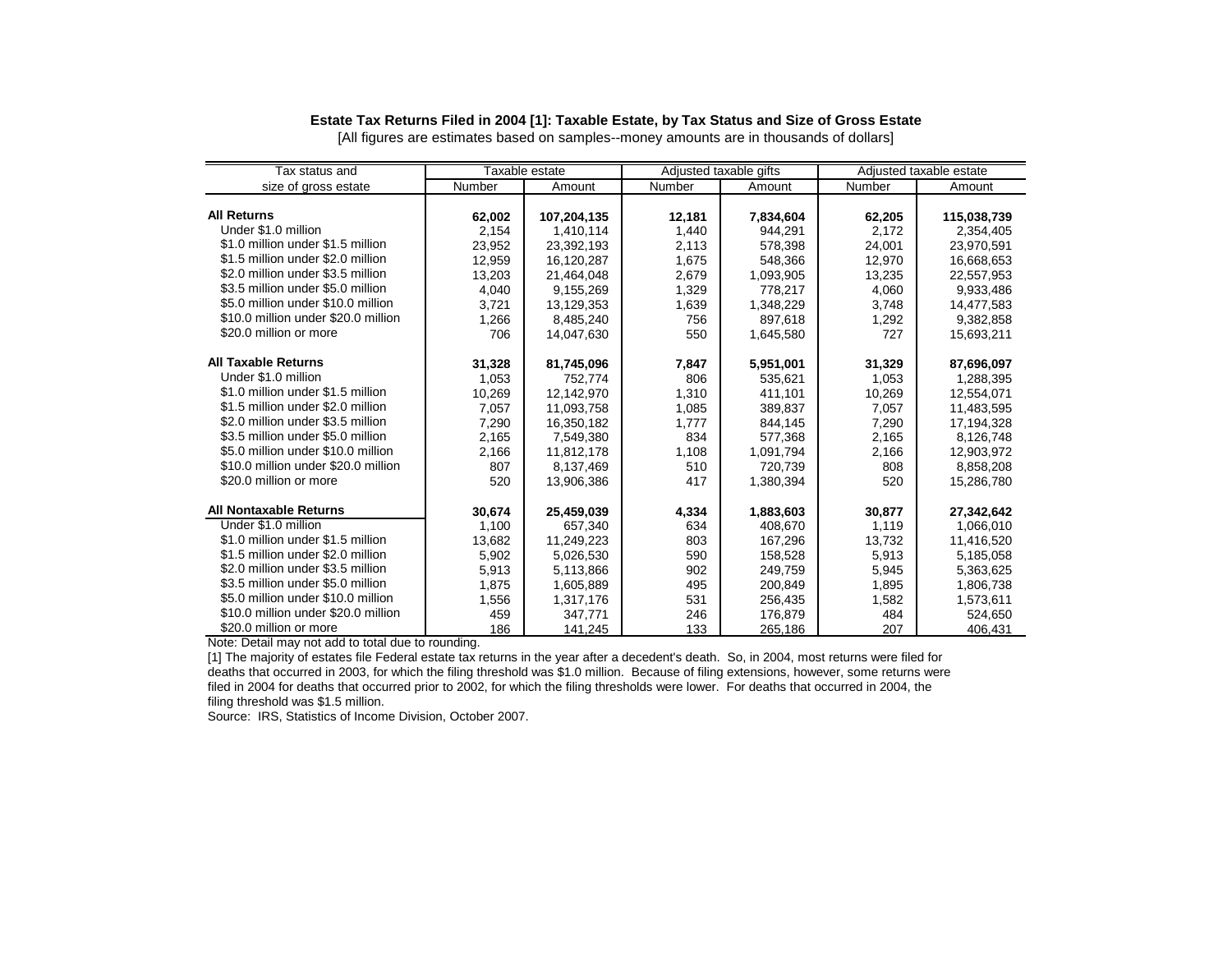# **Estate Tax Returns Filed in 2003 [1]: Taxable Estate, by Tax Status and Size of Gross Estate**

[All figures are estimates based on samples--money amounts are in thousands of dollars]

| Tax status and                      |        | Taxable estate |        | Adjusted taxable gifts |        | Adjusted taxable estate |
|-------------------------------------|--------|----------------|--------|------------------------|--------|-------------------------|
| size of gross estate                | Number | Amount         | Number | Amount                 | Number | Amount                  |
|                                     |        |                |        |                        |        |                         |
| <b>All Returns</b>                  | 69,576 | 109,090,586    | 13,234 | 7,754,542              | 69,756 | 116,845,129             |
| Under \$1.0 million                 | 6.716  | 4,277,387      | 1.788  | 836.800                | 6,733  | 5,114,187               |
| \$1.0 million under \$1.5 million   | 28,281 | 26,929,061     | 3,156  | 759,161                | 28,306 | 27,688,223              |
| \$1.5 million under \$2.0 million   | 12,601 | 14,964,966     | 1,658  | 513,660                | 12,604 | 15,478,627              |
| \$2.0 million under \$3.5 million   | 12.463 | 19,473,526     | 2,605  | 1,113,948              | 12,509 | 20,587,474              |
| \$3.5 million under \$5.0 million   | 3.982  | 9.077.311      | 1.099  | 608.002                | 4.003  | 9.685.314               |
| \$5.0 million under \$10.0 million  | 3,591  | 12,796,387     | 1,628  | 1,260,879              | 3,620  | 14,057,266              |
| \$10.0 million under \$20.0 million | 1,247  | 7,965,842      | 773    | 994,788                | 1,268  | 8,960,630               |
| \$20.0 million or more              | 695    | 13,606,106     | 527    | 1,667,302              | 712    | 15,273,408              |
|                                     |        |                |        |                        |        |                         |
| <b>All Taxable Returns</b>          | 33,299 | 81,471,614     | 8,218  | 6,246,985              | 33,302 | 87,718,599              |
| Under \$1.0 million                 | 2,676  | 1,996,847      | 946    | 562,062                | 2,676  | 2,558,909               |
| \$1.0 million under \$1.5 million   | 11,457 | 13.488.002     | 1,946  | 587,487                | 11,457 | 14,075,489              |
| \$1.5 million under \$2.0 million   | 6,764  | 10,538,982     | 943    | 359,093                | 6,764  | 10,898,075              |
| \$2.0 million under \$3.5 million   | 6.716  | 14,966,359     | 1,665  | 873,115                | 6.716  | 15,839,475              |
| \$3.5 million under \$5.0 million   | 2,202  | 7,658,786      | 663    | 442,084                | 2,202  | 8,100,870               |
| \$5.0 million under \$10.0 million  | 2,154  | 11,696,963     | 1,096  | 1,017,125              | 2,157  | 12,714,088              |
| \$10.0 million under \$20.0 million | 824    | 7,662,497      | 559    | 876,250                | 824    | 8,538,746               |
| \$20.0 million or more              | 504    | 13,463,179     | 401    | 1,529,768              | 504    | 14,992,947              |
|                                     |        |                |        |                        |        |                         |
| <b>All Nontaxable Returns</b>       | 36,277 | 27,618,972     | 5,016  | 1,507,557              | 36,454 | 29,126,529              |
| Under \$1.0 million                 | 4,040  | 2,280,540      | 842    | 274,738                | 4,057  | 2,555,278               |
| \$1.0 million under \$1.5 million   | 16,823 | 13,441,059     | 1,211  | 171,675                | 16,849 | 13,612,734              |
| \$1.5 million under \$2.0 million   | 5,837  | 4,425,984      | 715    | 154,567                | 5,840  | 4,580,552               |
| \$2.0 million under \$3.5 million   | 5.747  | 4,507,167      | 940    | 240,833                | 5,793  | 4,747,999               |
| \$3.5 million under \$5.0 million   | 1,780  | 1,418,526      | 436    | 165,918                | 1,801  | 1,584,444               |
| \$5.0 million under \$10.0 million  | 1,437  | 1,099,424      | 532    | 243,754                | 1,463  | 1,343,177               |
| \$10.0 million under \$20.0 million | 423    | 303,345        | 214    | 118,539                | 444    | 421,884                 |
| \$20.0 million or more              | 190    | 142,927        | 126    | 137,534                | 207    | 280.461                 |

Note: Detail may not add to total due to rounding.

[1] The majority of estates file Federal estate tax returns in the year after a decedent's death. So, in 2003, most returns were filed for deaths that occurred in 2002, for which the filing threshold was \$1.0 million. Because of filing extensions, however, some returns were filed in 2003 for deaths that occurred prior to 2002, for which the filing thresholds were lower.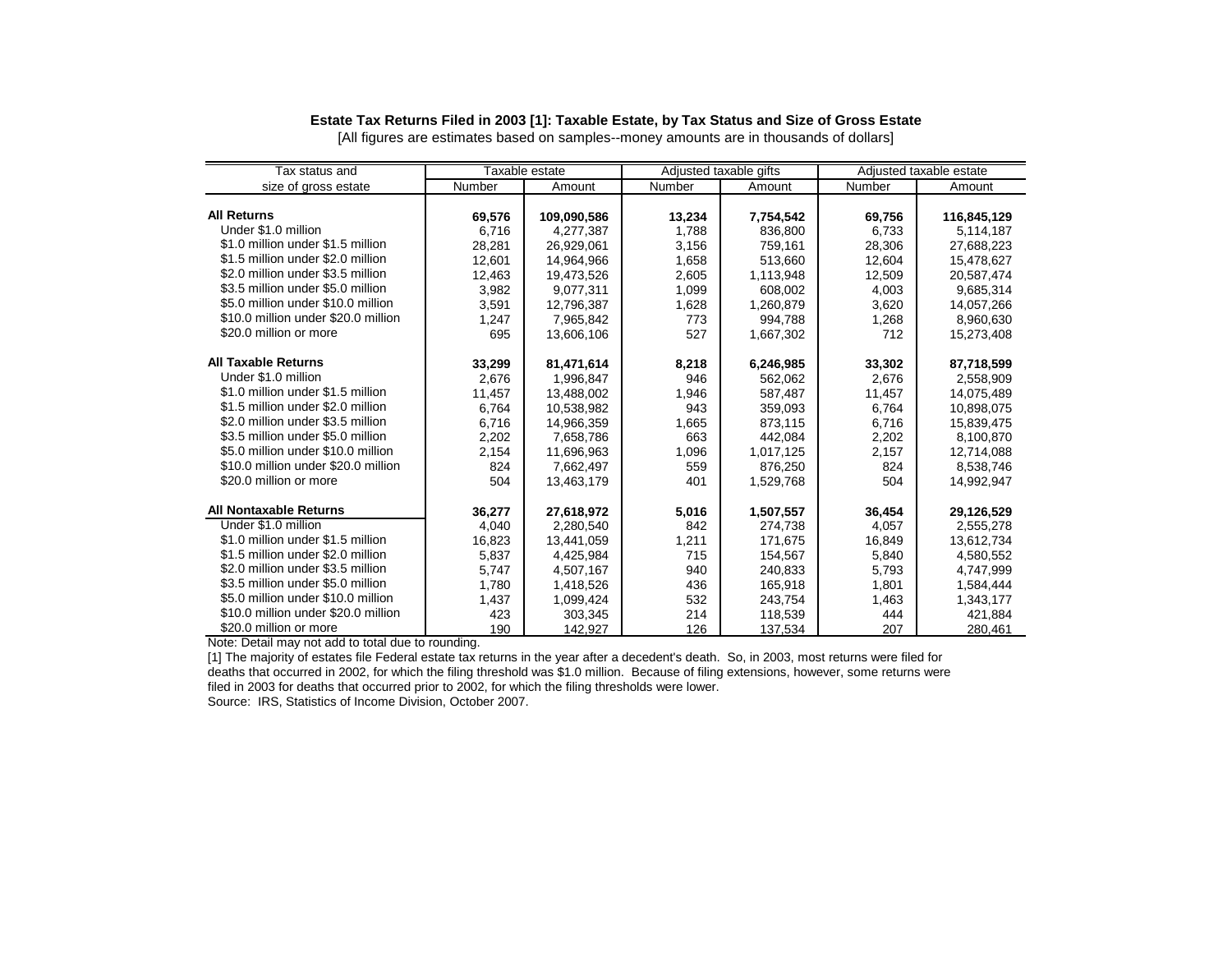#### **Estate Tax Returns Filed in 2002 [1]: Taxable Estate, by Tax Status and Size of Gross Estate**

Tax status and Taxable estate Adjusted taxable gifts Adjusted taxable estate size of gross estate **Number** | Amount | Number | Amount | Number | Amount **All Returns 94,048 113,383,547 13,398 6,743,350 94,378 120,126,897**  Under \$1.0 million 35,891 23,804,810 3,241 981,134 35,929 24,785,944 \$1.0 million under \$1.5 million 26,396 22,796,615 2,457 552,487 26,457 23,349,102 \$1.5 million under \$2.0 million | 11,199 | 11,833,678 | 1.364 394,453 | 11,247 | 12,228,131 \$2.0 million under \$3.5 million 11,770 16,193,113 2,628 998,947 11,854 17,192,060 \$3.5 million under \$5.0 million  $\begin{array}{|c|c|c|c|c|c|c|c|c|} \hline \text{3.697} & \text{3.697} & \text{3.100,785} & \text{1.112} \end{array}$ \$5.0 million under \$10.0 million 3,311 11,177,751 1,433 998,153 3,353 12,175,904 \$10.0 million under \$20.0 million 1,145 7,093,004 682 906,097 1,169 7,999,101 \$20.0 million or more 639 12,383,790 482 1,303,412 656 **All Taxable Returns 45,017 84,404,887 8,857 5,467,527 45,018 89,872,414**  Under \$1.0 million 13,638 10,788,779 2,127 770,188 13,638 11,558,967 \$1.0 million under \$1.5 million 14,131 15,529,483 1,692 435,980 14,131 15,965,464 \$1.5 million under \$2.0 million \$2.0 million under \$3.5 million 5,961 12,681,277 1,617 738,111 5,961 13,419,389 \$3.5 million under \$5.0 million <br>\$5.0 million under \$10.0 million <br>\$5.0 million under \$10.0 million <br>2,100 10,448,347 10,53 819,197 2,100 11,267,544 \$5.0 million under \$10.0 million \$10.0 million under \$20.0 million | 755 | 6,897,285 | 504 | 724,917 | 755 | 7,622,202 \$20.0 million or more 1.13,496,014 12,300,776 1.195,238 484 13,496,014 **All Nontaxable Returns 49,031 28,978,660 4,541 1,275,822 49,359 30,254,483**  Under \$1.0 million 22,253 13,016,031 1,114 210,946 22,291 13,226,978 \$1.0 million under \$1.5 million | 12,265 | 7,267,132 | 765 | 116,506 | 12,325 | 7,383,638 \$1.5 million under \$2.0 million 5,420 3,239,226 665 118,605 5,467 3,357,830 \$2.0 million under \$3.5 million 5,809 3,511,836 1,012 260,835 5,893 3,772,672 \$3.5 million under \$5.0 million 1,527 | 936,298 333 | 100,619 1,545 \$5.0 million under \$10.0 million 1,211 729,404 380 178,956 1,253 908,360 \$10.0 million under \$20.0 million 1 390 195,719 179 181,180 413 \$20.0 million or more 157 157 157 83,014 108,174 108,174 172 191,188

[All figures are estimates based on samples--money amounts are in thousands of dollars]

Note: Detail may not add to total due to rounding.

[1] The majority of estates file Federal estate tax returns in the year after a decedent's death. So, in 2002, most returns were filed for deaths that occurred in 2001, for which the filing threshold was \$675,000. Because of filing extensions, however, some returns were filed in 2002 for deaths that occurred prior to 2000, for which the filing thresholds were lower. For deaths that occurred in 2002, the filing threshold was \$1.0 million.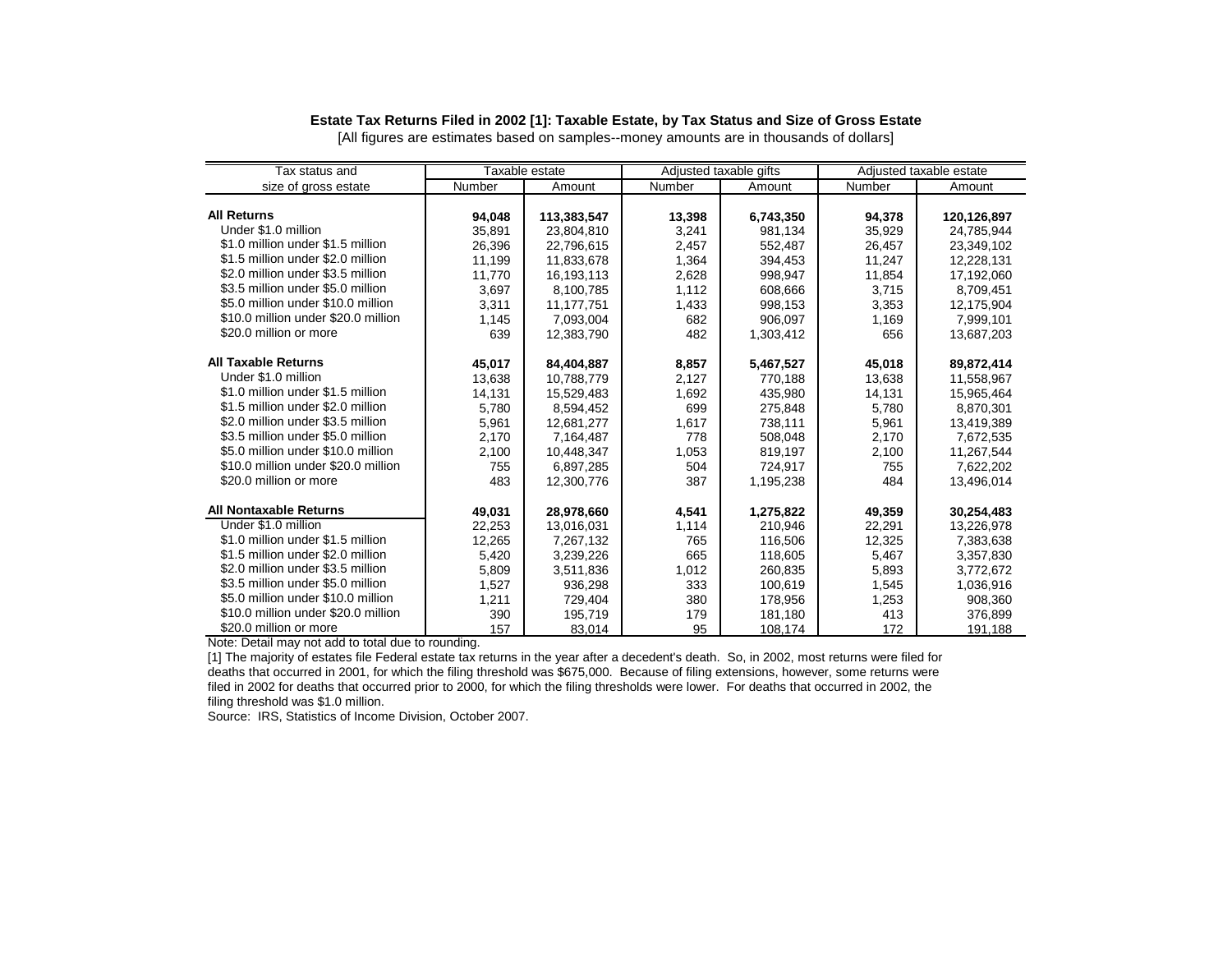# **Estate Tax Returns Filed in 2001 [1]: Taxable Estate, by Tax Status and Size of Gross Estate**

[All figures are estimates based on samples--money amounts are in thousands of dollars]

| Tax status and                      |         | Taxable estate | Adjusted taxable gifts |           |         | Adjusted taxable estate |
|-------------------------------------|---------|----------------|------------------------|-----------|---------|-------------------------|
| size of gross estate                | Number  | Amount         | Number                 | Amount    | Number  | Amount                  |
|                                     |         |                |                        |           |         |                         |
| <b>All Returns</b>                  | 102,369 | 123,178,095    | 14,386                 | 5,918,127 | 102,625 | 129,096,223             |
| Under \$1.0 million                 | 42,820  | 28,985,271     | 3,974                  | 714,205   | 42,937  | 29,699,477              |
| \$1.0 million under \$1.5 million   | 26,931  | 22,866,033     | 2,769                  | 493,025   | 26,932  | 23,359,059              |
| \$1.5 million under \$2.0 million   | 11,420  | 12,346,118     | 1,314                  | 386,041   | 11,421  | 12,732,159              |
| \$2.0 million under \$3.5 million   | 12,172  | 18,174,998     | 2,593                  | 834,853   | 12,239  | 19,009,850              |
| \$3.5 million under \$5.0 million   | 3.774   | 8.629.749      | 1.187                  | 654.946   | 3.791   | 9,284,696               |
| \$5.0 million under \$10.0 million  | 3,411   | 12.078.840     | 1,368                  | 954.452   | 3,430   | 13,033,292              |
| \$10.0 million under \$20.0 million | 1,236   | 7,882,956      | 734                    | 784,662   | 1,255   | 8,667,618               |
| \$20.0 million or more              | 605     | 12,214,130     | 448                    | 1,095,942 | 619     | 13,310,072              |
|                                     |         |                |                        |           |         |                         |
| <b>All Taxable Returns</b>          | 51,735  | 94,052,766     | 9,332                  | 4,903,286 | 51,736  | 98,956,053              |
| Under \$1.0 million                 | 18.093  | 14,586,697     | 2,253                  | 558.147   | 18,093  | 15,144,844              |
| \$1.0 million under \$1.5 million   | 15,086  | 16,279,988     | 1,624                  | 352,510   | 15,086  | 16,632,499              |
| \$1.5 million under \$2.0 million   | 6,024   | 9,221,716      | 851                    | 299,254   | 6,024   | 9,520,969               |
| \$2.0 million under \$3.5 million   | 6,884   | 15,081,094     | 1,819                  | 668,832   | 6,884   | 15,749,926              |
| \$3.5 million under \$5.0 million   | 2,148   | 7,721,398      | 859                    | 517,353   | 2,148   | 8,238,751               |
| \$5.0 million under \$10.0 million  | 2,164   | 11,346,143     | 992                    | 829,118   | 2,165   | 12,175,261              |
| \$10.0 million under \$20.0 million | 868     | 7.691.524      | 574                    | 695.137   | 868     | 8.386.661               |
| \$20.0 million or more              | 469     | 12,124,206     | 361                    | 982,936   | 469     | 13,107,142              |
| <b>All Nontaxable Returns</b>       | 50,634  | 29,125,329     | 5,054                  | 1,014,841 | 50,889  | 30,140,170              |
| Under \$1.0 million                 | 24,727  | 14,398,574     | 1,721                  | 156,059   | 24,844  | 14,554,633              |
| \$1.0 million under \$1.5 million   | 11,845  | 6,586,045      | 1,145                  | 140,515   | 11,846  | 6,726,560               |
| \$1.5 million under \$2.0 million   | 5,397   | 3,124,402      | 463                    | 86,788    | 5,398   | 3,211,190               |
| \$2.0 million under \$3.5 million   | 5,288   | 3,093,904      | 774                    | 166,021   | 5,355   | 3,259,925               |
| \$3.5 million under \$5.0 million   | 1.625   | 908,351        | 329                    | 137,593   | 1,643   | 1,045,944               |
| \$5.0 million under \$10.0 million  | 1,247   | 732,697        | 376                    | 125,334   | 1,265   | 858,031                 |
| \$10.0 million under \$20.0 million | 368     | 191,432        | 159                    | 89,525    | 387     | 280,957                 |
| \$20.0 million or more              | 136     | 89,924         | 87                     | 113,006   | 150     | 202,930                 |

Note: Detail may not add to total due to rounding.

[1] The majority of estates file Federal estate tax returns in the year after a decedent's death. So, in 2001, most returns were filed for deaths that occurred in 2000, for which the filing threshold was \$675,000. Because of filing extensions, however, some returns were filed in 2001 for deaths that occurred prior to 2000, for which the filing thresholds were lower.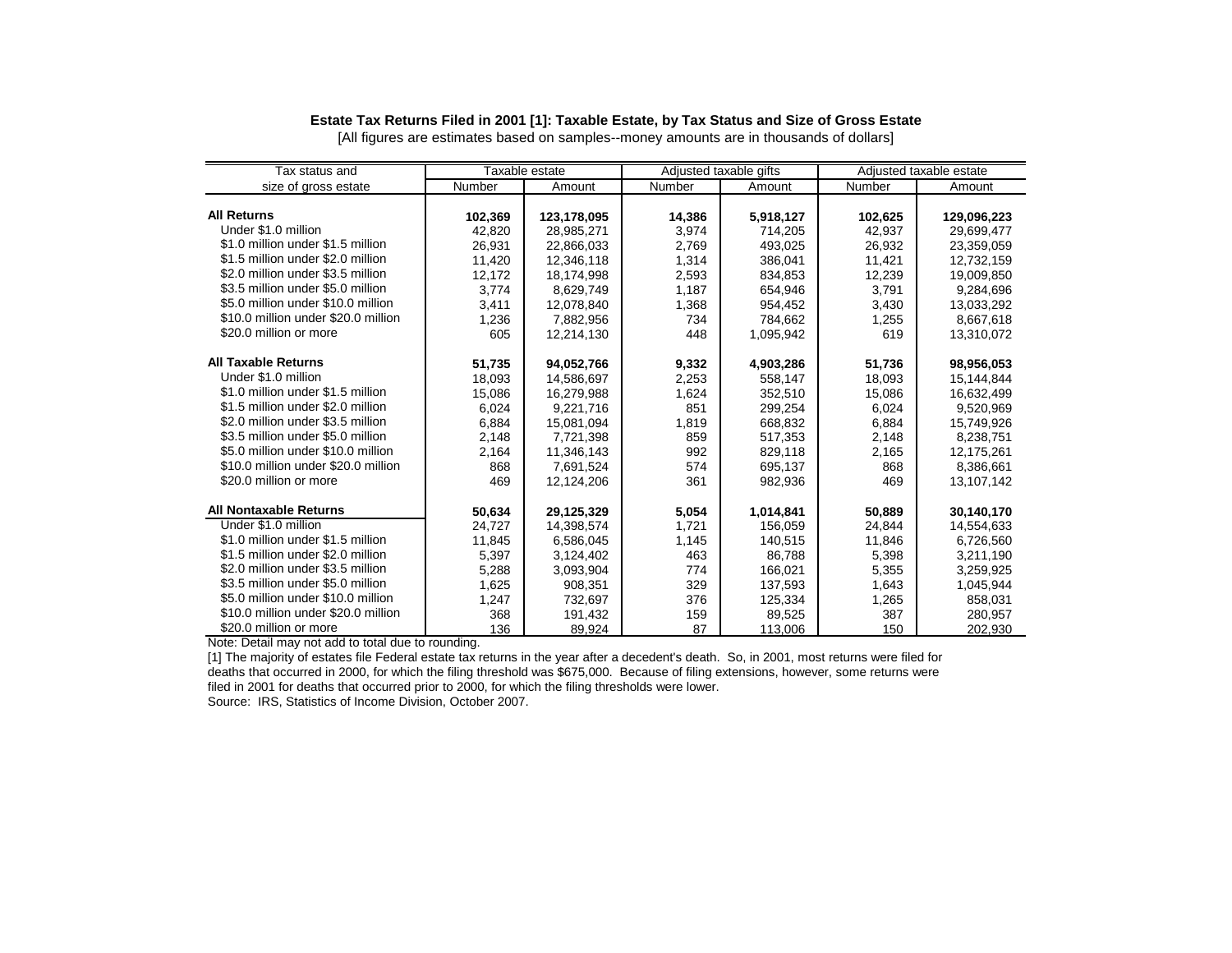# **Estate Tax Returns Filed in 2000: Gross Estate by Type of Taxable Estate by Size of Gross Estate**

**[All figures are estimates based on samples--money amounts are in thousands of dollars]**

| Size of gross estate            | Taxable estate |             | Adjusted taxable gifts |           | Adjusted taxable estate |             |
|---------------------------------|----------------|-------------|------------------------|-----------|-------------------------|-------------|
|                                 | Number         | Amount      | <b>Number</b>          | Amount    | <b>Number</b>           | Amount      |
|                                 |                |             |                        |           |                         |             |
| All returns, total              | 102,121        | 122,802,143 | 12,527                 | 6,192,942 | 102,327                 | 128,995,085 |
| \$600,000 under \$1,000,000     | 44,758         | 29,133,045  | 2,649                  | 499,481   | 44,792                  | 29,632,526  |
| \$1,000,000 under \$2,500,000   | 42,651         | 41,592,411  | 4,643                  | 1,557,435 | 42,718                  | 43,149,846  |
| \$2,500,000 under \$5,000,000   | 9,655          | 18,289,221  | 2,590                  | 1,197,343 | 9,704                   | 19,486,564  |
| \$5,000,000 under \$10,000,000  | 3,289          | 12,114,921  | 1,533                  | 1,075,210 | 3,315                   | 13,190,132  |
| \$10,000,000 under \$20,000,000 | 1,093          | 7,407,298   | 617                    | 648,930   | 1,109                   | 8,056,228   |
| \$20,000,000 or more            | 675            | 14,265,247  | 494                    | 1,214,542 | 689                     | 15,479,789  |
| Taxable returns, total          | 51,975         | 95,508,002  | 8,866                  | 5,316,507 | 52,000                  | 100,824,510 |
| \$600,000 under \$1,000,000     | 18,634         | 14,913,077  | 1,641                  | 405,618   | 18,634                  | 15,318,695  |
| \$1,000,000 under \$2,500,000   | 23,812         | 31,294,910  | 3,210                  | 1,232,798 | 23,827                  | 32,527,709  |
| \$2,500,000 under \$5,000,000   | 5,908          | 16,234,763  | 1,917                  | 978,484   | 5,917                   | 17,213,247  |
| \$5,000,000 under \$10,000,000  | 2,258          | 11,607,597  | 1,170                  | 950,194   | 2,258                   | 12,557,791  |
| \$10,000,000 under \$20,000,000 | 814            | 7,258,045   | 510                    | 583,843   | 814                     | 7,841,888   |
| \$20,000,000 or more            | 548            | 14,199,610  | 418                    | 1,165,570 | 549                     | 15,365,180  |
| Nontaxable returns, total       | 50,146         | 27,294,141  | 3,661                  | 876,435   | 50,327                  | 28,170,575  |
| \$600,000 under \$1,000,000     | 26,124         | 14,219,968  | 1,009                  | 93,863    | 26,158                  | 14,313,831  |
| \$1,000,000 under \$2,500,000   | 18,839         | 10,297,500  | 1,433                  | 324,637   | 18,891                  | 10,622,137  |
| \$2,500,000 under \$5,000,000   | 3,747          | 2,054,458   | 674                    | 218,859   | 3,787                   | 2,273,317   |
| \$5,000,000 under \$10,000,000  | 1,031          | 507,324     | 363                    | 125,016   | 1,057                   | 632,340     |
| \$10,000,000 under \$20,000,000 | 279            | 149,253     | 107                    | 65,087    | 295                     | 214,340     |
| \$20,000,000 or more            | 127            | 65,637      | 75                     | 48,972    | 140                     | 114,609     |

[1] Gross estate is shown at the value used to determine estate tax liability. Gross estate could be reported as of date-of-death or

six months thereafter (i.e., alternate valuation method).

Note: Detail may not add to totals because of rounding.

SOURCE: Internal Revenue Service, Statistics of Income Bulletin, Spring 2002, Publication 1136.